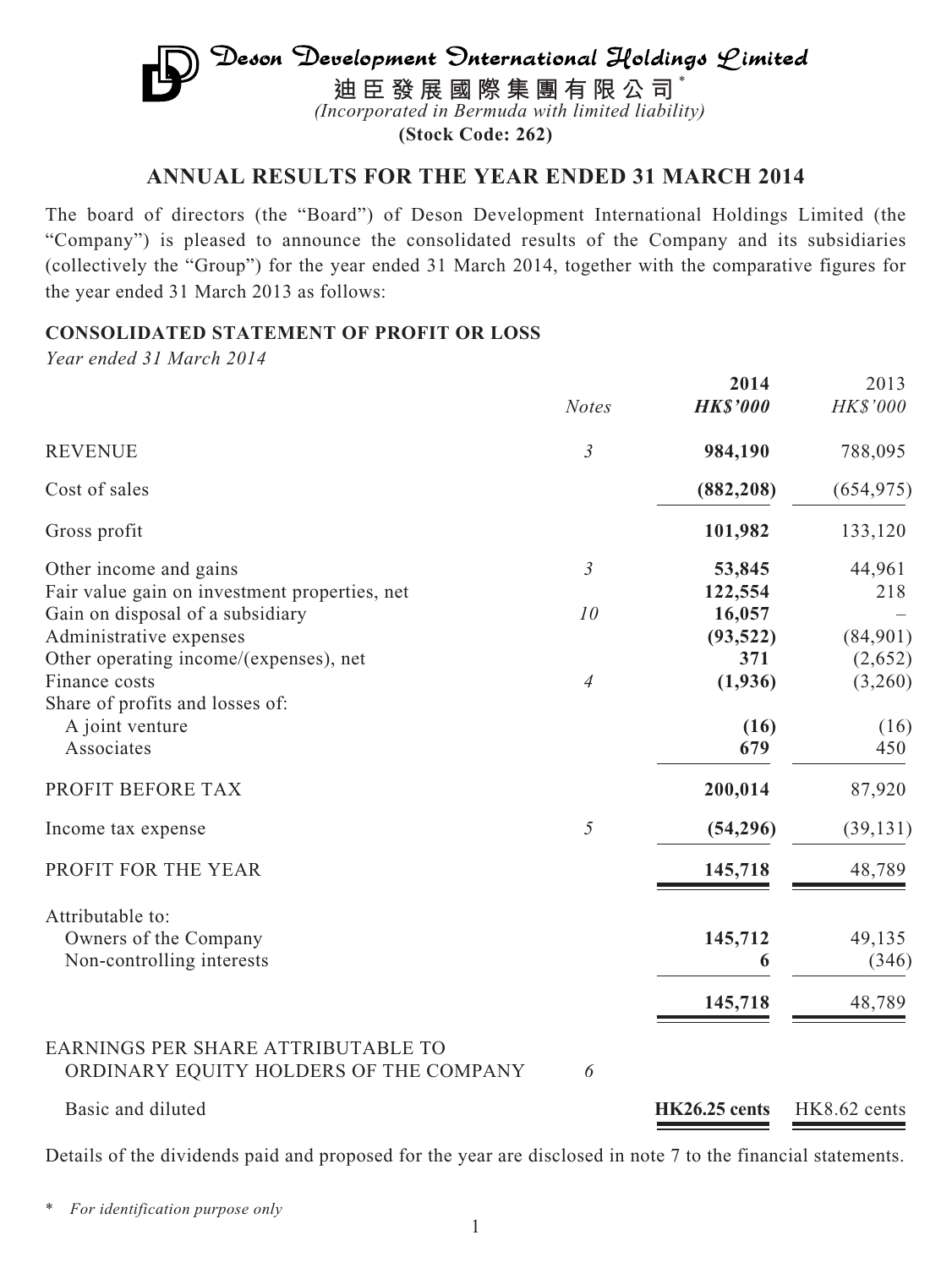# **CONSOLIDATED STATEMENT OF COMPREHENSIVE INCOME**

*Year ended 31 March 2014*

|                                                                                                  |             | 2014            | 2013     |
|--------------------------------------------------------------------------------------------------|-------------|-----------------|----------|
|                                                                                                  | <b>Note</b> | <b>HK\$'000</b> | HK\$'000 |
| PROFIT FOR THE YEAR                                                                              |             | 145,718         | 48,789   |
| OTHER COMPREHENSIVE INCOME                                                                       |             |                 |          |
| Other comprehensive income to be reclassified to profit or<br>loss in subsequent periods:        |             |                 |          |
| Share of other comprehensive income of associates                                                |             | 2,567           | 1,532    |
| Exchange differences on translation of foreign operations                                        |             | (1, 428)        | 5,067    |
| Release of exchange fluctuation reserve upon disposal                                            |             |                 |          |
| of a subsidiary                                                                                  | 10          | (5, 438)        |          |
| Net other comprehensive income/(loss) to be reclassified to                                      |             |                 |          |
| profit or loss in subsequent periods                                                             |             | (4,299)         | 6,599    |
| Other comprehensive income not to be reclassified to<br>profit or loss in subsequent periods:    |             |                 |          |
| Surplus on revaluation of leasehold land and buildings                                           |             | 11,805          | 48,007   |
| Income tax effect                                                                                |             | (2,021)         | (7,982)  |
| Net other comprehensive income not to be reclassified to<br>profit or loss in subsequent periods |             | 9,784           | 40,025   |
| OTHER COMPREHENSIVE INCOME FOR THE                                                               |             |                 |          |
| YEAR, NET OF TAX                                                                                 |             | 5,485           | 46,624   |
| TOTAL COMPREHENSIVE INCOME FOR THE YEAR                                                          |             | 151,203         | 95,413   |
| Attributable to:                                                                                 |             |                 |          |
| Owners of the Company                                                                            |             | 151,197         | 95,728   |
| Non-controlling interests                                                                        |             | 6               | (315)    |
|                                                                                                  |             |                 |          |
|                                                                                                  |             | 151,203         | 95,413   |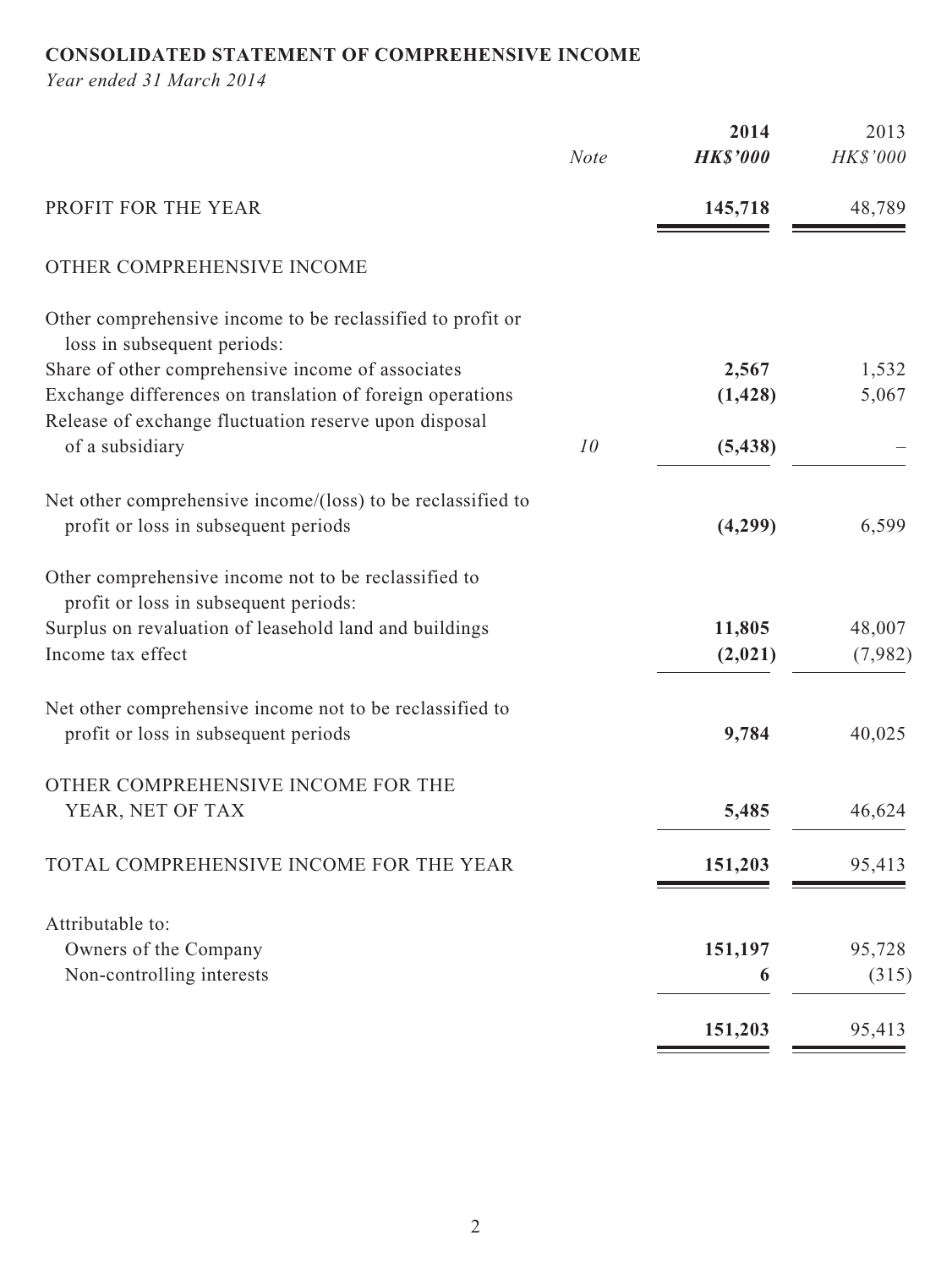# **CONSOLIDATED STATEMENT OF FINANCIAL POSITION**

*31 March 2014*

|                                                                                                                                                                   | <b>Notes</b> | 2014<br><b>HK\$'000</b>             | 2013<br>HK\$'000                         |
|-------------------------------------------------------------------------------------------------------------------------------------------------------------------|--------------|-------------------------------------|------------------------------------------|
| NON-CURRENT ASSETS<br>Property, plant and equipment<br>Investment properties<br>Goodwill                                                                          |              | 164,181<br>305,000                  | 158,083<br>169,375                       |
| Investment in a joint venture<br>Investments in associates<br>Available-for-sale investments<br>Deposits                                                          |              | 3,785<br>21,641<br>244              | 939<br>21,641                            |
| Total non-current assets                                                                                                                                          |              | 494,851                             | 350,038                                  |
| <b>CURRENT ASSETS</b><br>Amounts due from associates<br>Amount due from an investee<br>Properties held for sale under development and<br>properties held for sale |              | 4,748<br>100<br>1,054,613           | 4,707<br>100<br>942,959                  |
| Gross amount due from contract customers<br>Inventories<br>Accounts receivable                                                                                    | 8            | 7,563<br>12,103<br>77,206           | 8,682<br>7,529<br>102,682                |
| Prepayments, deposits and other receivables<br>Pledged deposits<br>Cash and cash equivalents                                                                      |              | 94,935<br>51,797<br>129,474         | 34,303<br>64,207<br>97,931               |
|                                                                                                                                                                   |              | 1,432,539                           | 1,263,100                                |
| Assets of a disposal group classified as held for sale                                                                                                            |              |                                     | 70,659                                   |
| Total current assets                                                                                                                                              |              | 1,432,539                           | 1,333,759                                |
| <b>CURRENT LIABILITIES</b><br>Gross amount due to contract customers<br>Accounts payable<br>Other payables and accruals                                           | 9            | 87,845<br>59,191<br>172,564<br>48   | 58,222<br>44,021<br>183,195              |
| Amounts due to associates<br>Amounts due to non-controlling shareholders<br>Amount due to a related company<br>Tax payable<br>Interest-bearing bank borrowings    |              | 1,500<br>2,193<br>86,520<br>304,488 | 48<br>1,500<br>761<br>111,582<br>231,460 |
|                                                                                                                                                                   |              | 714,349                             | 630,789                                  |
| Liabilities directly associated with the assets<br>classified as held for sale                                                                                    |              |                                     | 15,180                                   |
| Total current liabilities                                                                                                                                         |              | 714,349                             | 645,969                                  |
| NET CURRENT ASSETS                                                                                                                                                |              | 718,190                             | 687,790                                  |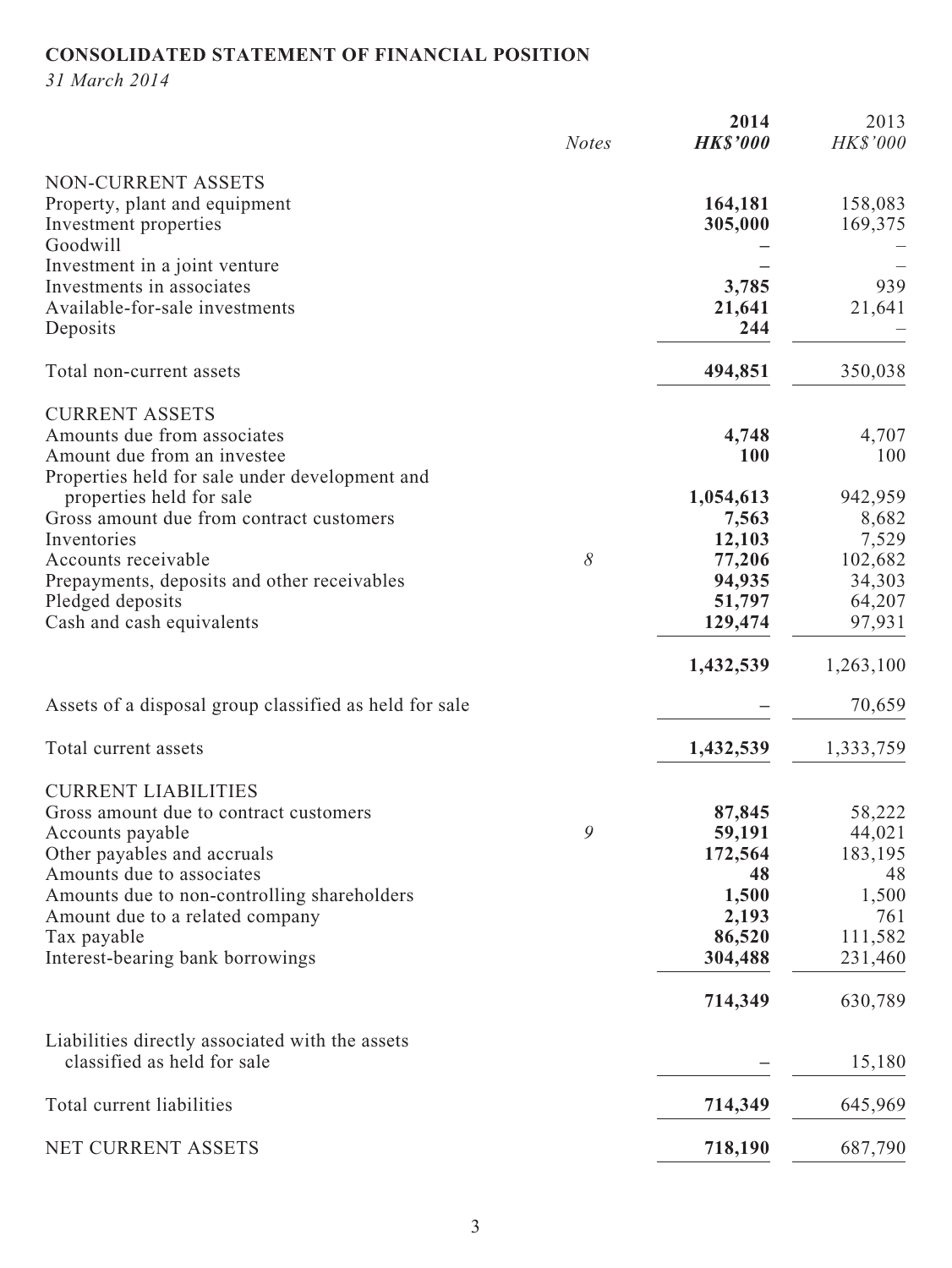# **CONSOLIDATED STATEMENT OF FINANCIAL POSITION** *(continued)*

*31 March 2014*

|                                              | 2014            | 2013      |
|----------------------------------------------|-----------------|-----------|
|                                              | <b>HK\$'000</b> | HK\$'000  |
| NET CURRENT ASSETS                           | 718,190         | 687,790   |
| TOTAL ASSETS LESS CURRENT LIABILITIES        | 1,213,041       | 1,037,828 |
| NON-CURRENT LIABILITIES                      |                 |           |
| Interest-bearing bank borrowings             | 157,041         | 150,223   |
| Deferred tax liabilities                     | 73,314          | 39,098    |
| Total non-current liabilities                | 230,355         | 189,321   |
| Net assets                                   | 982,686         | 848,507   |
| <b>EQUITY</b>                                |                 |           |
| Equity attributable to owners of the Company |                 |           |
| Issued capital                               | 55,321          | 56,077    |
| Reserves                                     | 914,350         | 779,918   |
| Proposed final dividend                      | 7,192           | 6,695     |
|                                              | 976,863         | 842,690   |
| Non-controlling interests                    | 5,823           | 5,817     |
| Total equity                                 | 982,686         | 848,507   |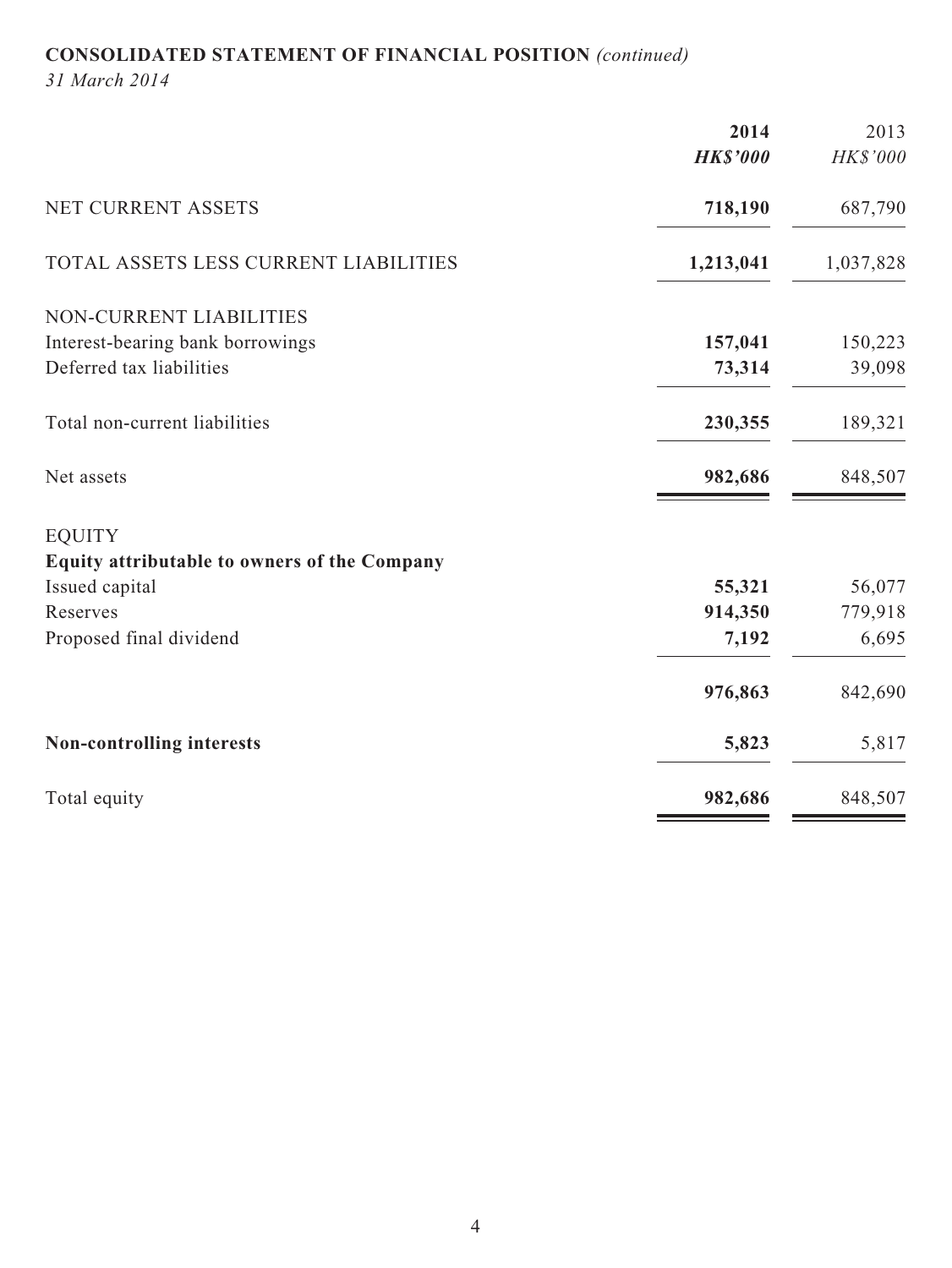### **NOTES TO CONSOLIDATED FINANCIAL STATEMENTS**

#### **1. CHANGES IN ACCOUNTING POLICIES AND DISCLOSURES**

The Group has adopted the following new and revised HKFRSs for the first time for the current year's financial statements.

| <b>HKFRS 1 Amendments</b>  | Amendments to HKFRS 1 First-time Adoption of Hong Kong                  |
|----------------------------|-------------------------------------------------------------------------|
|                            | Financial Reporting Standards – Government Loans                        |
| <b>HKFRS 7 Amendments</b>  | Amendments to HKFRS 7 Financial Instruments:                            |
|                            | Disclosures – Offsetting Financial Assets and Financial Liabilities     |
| HKFRS 10                   | <b>Consolidated Financial Statements</b>                                |
| HKFRS 11                   | Joint Arrangements                                                      |
| HKFRS 12                   | Disclosure of Interests in Other Entities                               |
| HKFRS 10, HKFRS 11 and     | Amendments to HKFRS 10, HKFRS 11 and HKFRS 12 -                         |
| <b>HKFRS</b> 12 Amendments | <b>Transition Guidance</b>                                              |
| HKFRS 13                   | Fair Value Measurement                                                  |
| <b>HKAS 1 Amendments</b>   | Amendments to HKAS 1 Presentation of <i>Financial Statements</i> –      |
|                            | Presentation of Items of Other Comprehensive Income                     |
| HKAS 19 (2011)             | <b>Employee Benefits</b>                                                |
| HKAS 27 (2011)             | <b>Separate Financial Statements</b>                                    |
| HKAS 28 (2011)             | Investments in Associates and Joint Ventures                            |
| <b>HKAS 36 Amendments</b>  | Amendments to HKAS 36 Impairment of Assets -                            |
|                            | Recoverable Amount Disclosures for Non-Financial Assets (early adopted) |
| HK(IFRIC)-Int 20           | Stripping Costs in the Production Phase of a Surface Mine               |
| <b>Annual Improvements</b> | Amendments to a number of HKFRSs issued in June 2012                    |
| 2009-2011 Cycle            |                                                                         |

Other than as further explained below regarding the impact of HKFRS 10, HKFRS 11, HKFRS 12, HKFRS 13, HKAS 19 (2011), amendments to HKFRS 10, HKFRS 11, HKFRS 12, HKAS 1 and HKAS 36, and certain amendments included in *Annual Improvements 2009-2011* Cycle, the adoption of the new and revised HKFRSs has had no significant financial effect on these financial statements.

The principal effects of adopting these new and revised HKFRSs are as follows:

(a) HKFRS 10 replaces the portion of HKAS 27 *Consolidated and Separate Financial Statements* that addresses the accounting for consolidated financial statements and addresses the issues in HK(SIC)-Int 12 *Consolidation – Special Purpose Entities*. It establishes a single control model used for determining which entities are consolidated. To meet the definition of control in HKFRS 10, an investor must have (a) power over an investee, (b) exposure, or rights, to variable returns from its involvement with the investee, and (c) the ability to use its power over the investee to affect the amount of the investor's returns. The changes introduced by HKFRS 10 require management of the Group to exercise significant judgement to determine which entities are controlled. The application of HKFRS 10 does not change any of the consolidation conclusions of the Group in respect of its involvement with investees as at 1 April 2013.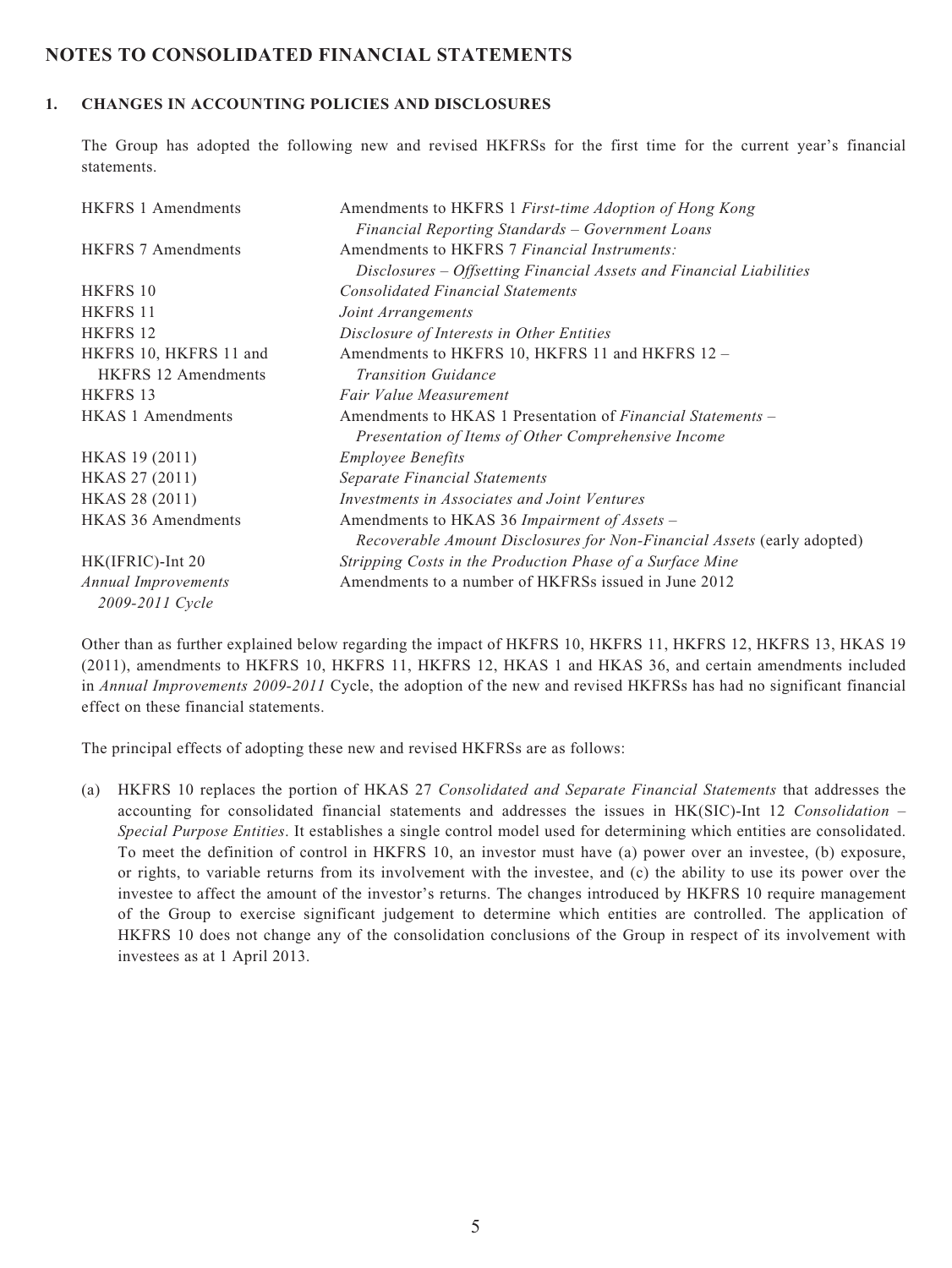#### **1. CHANGES IN ACCOUNTING POLICIES AND DISCLOSURES** *(continued)*

- (b) HKFRS 11 replaces HKAS 31 *Interests in Joint Ventures* and HK(SIC)-Int 13 *Jointly Controlled Entities Non-Monetary Contributions by Venturers*. It describes the accounting for joint arrangements with joint control. It addresses only two forms of joint arrangements, i.e., joint operations and joint ventures, and removes the option to account for joint ventures using proportionate consolidation. The classification of joint arrangements under HKFRS 11 depends on the parties' rights and obligations arising from the arrangements. A joint operation is a joint arrangement whereby the joint operators have rights to the assets and obligations for the liabilities of the arrangement and is accounted for on a line-by-line basis to the extent of the joint operators' rights and obligations in the joint operation. A joint venture is a joint arrangement whereby the joint venturers have rights to the net assets of the arrangement and is required to be accounted for using the equity method in accordance with HKAS 28 (2011). The application of this new standard has no material financial impact on the Group.
- (c) HKFRS 12 sets out the disclosure requirements for subsidiaries, joint arrangements, associates and structured entities previously included in HKAS 27 *Consolidated and Separate Financial Statements*, HKAS 31 *Interests in Joint Ventures* and HKAS 28 Investments in Associates. It also introduces a number of new disclosure requirements for these entities.
- (d) The HKFRS 10, HKFRS 11 and HKFRS 12 Amendments clarify the transition guidance in HKFRS 10 and provide further relief from full retrospective application of these standards, limiting the requirement to provide adjusted comparative information to only the preceding comparative period. The amendments clarify that retrospective adjustments are only required if the consolidation conclusion as to which entities are controlled by the Group is different between HKFRS 10 and HKAS 27 or HK(SIC)-Int 12 at the beginning of the annual period in which HKFRS 10 is applied for the first time. These amendments have no material impact on the Group.
- (e) HKFRS 13 provides a precise definition of fair value and a single source of fair value measurement and disclosure requirements for use across HKFRSs. The standard does not change the circumstances in which the Group is required to use fair value, but rather provides guidance on how fair value should be applied where its use is already required or permitted under other HKFRSs. HKFRS 13 is applied prospectively and the adoption has had no material impact on the Group's fair value measurements. As a result of the guidance in HKFRS 13, the policies for measuring fair value have been amended. The application of this new standard has no material financial impact on the Group.
- (f) The HKAS 1 Amendments change the grouping of items presented in other comprehensive income ("OCI"). Items that could be reclassified (or recycled) to profit or loss at a future point in time (for example, exchange differences on translation of foreign operations, net movement on cash flow hedges and net loss or gain on available-for-sale financial assets) are presented separately from items which will never be reclassified (for example, the revaluation of land and buildings). The amendments have affected the presentation only and have had no impact on the financial position or performance of the Group. The consolidated statement of comprehensive income has been restated to reflect the changes. In addition, the Group has chosen to use the new title "statement of profit or loss" as introduced by the amendments in these financial statements.
- (g) HKAS 19 (2011) includes a number of amendments that range from fundamental changes to simple clarifications and re-wording. The revised standard introduces significant changes in the accounting for defined benefit pension plans including removing the choice to defer the recognition of actuarial gains and losses. Other changes include modifications to the timing of recognition for termination benefits, the classification of short-term employee benefits and disclosures of defined benefit plans. As the Group does not have any defined benefit plan or employee termination plan and the Group does not have any significant employee benefits that are expected to be settled for more than twelve months after the reporting period, the adoption of the revised standard has had no material financial impact on the Group.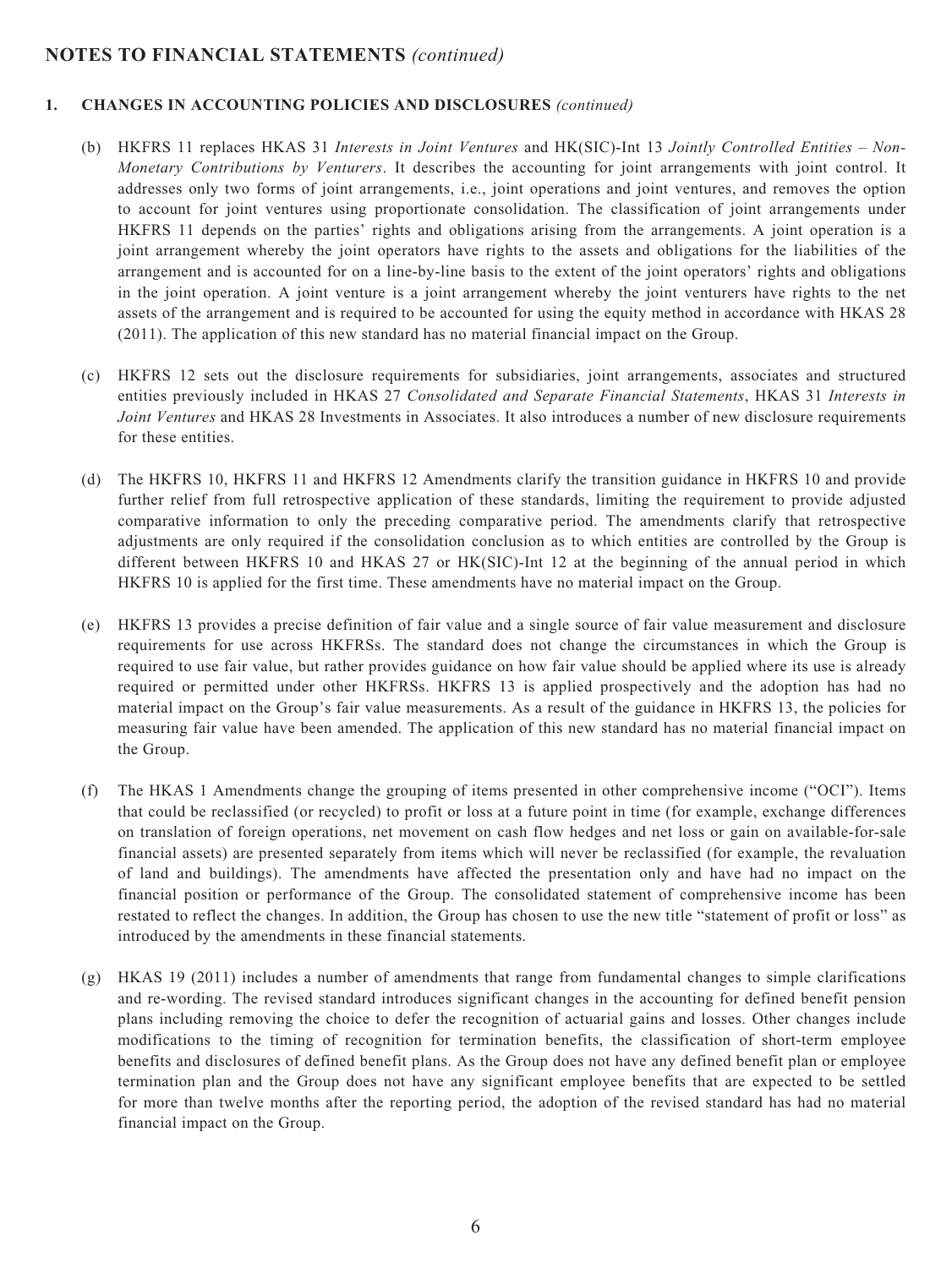#### **1. CHANGES IN ACCOUNTING POLICIES AND DISCLOSURES** *(continued)*

- (h) The HKAS 36 Amendments remove the unintended disclosure requirement made by HKFRS 13 on the recoverable amount of a cash-generating unit which is not impaired. In addition, the amendments require the disclosure of the recoverable amounts for the assets or cash-generating units for which an impairment loss has been recognised or reversed during the reporting period, and expand the disclosure requirements regarding the fair value measurement for these assets or units if their recoverable amounts are based on fair value less costs of disposal. The amendments are effective retrospectively for annual periods beginning on or after 1 April 2014 with earlier application permitted, provided HKFRS 13 is also applied. The Group has early adopted the amendments in these financial statements. The amendments have had no impact on the financial position or performance of the Group.
- (i) *Annual Improvements 2009-2011* Cycle issued in June 2012 sets out amendments to a number of standards. There are separate transitional provisions for each standard. While the adoption of some of the amendments may result in changes in accounting policies, none of these amendments have had a significant financial impact on the Group. Details of the key amendments most applicable to the Group are as follows:
	- HKAS 1 *Presentation of Financial Statements*: Clarifies the difference between voluntary additional comparative information and the minimum required comparative information. Generally, the minimum required comparative period is the previous period. An entity must include comparative information in the related notes to the financial statements when it voluntarily provides comparative information beyond the previous period. The additional comparative information does not need to contain a complete set of financial statements.

 In addition, the amendment clarifies that the opening statement of financial position as at the beginning of the preceding period must be presented when an entity changes its accounting policies; makes retrospective restatements or makes reclassifications, and that change has a material effect on the statement of financial position. However, the related notes to the opening statement of financial position as at the beginning of the preceding period are not required to be presented.

• HKAS 32 *Financial Instruments: Presentation*: Clarifies that income taxes arising from distributions to equity holders are accounted for in accordance with HKAS 12 *Income Taxes*. The amendment removes existing income tax requirements from HKAS 32 and requires entities to apply the requirements in HKAS 12 to any income tax arising from distributions to equity holders.

#### **2. OPERATING SEGMENT INFORMATION**

For management purposes, the Group is organised into business units based on their products and services and has three reportable operating segments as follows:

- (a) the construction business segment is engaged in construction contract works as a main contractor and decoration, as well as the provision of electrical and mechanical engineering services;
- (b) the property development and investment business segment is engaged in property development of residential and commercial properties and holding of investment properties; and
- (c) the "others" segment comprises, principally, trading of medical equipment and home security and automation products, and provision of related installation and maintenance services.

Management monitors the results of its operating segments separately for the purpose of making decisions about resources allocation and performance assessment. Segment performance is evaluated based on reportable segment profit, which is a measure of adjusted profit before tax. The adjusted profit before tax is measured consistently with the Group's profit before tax except that interest income and unallocated gain, dividend income, gain on disposal of a subsidiary, finance costs, share of profits and losses of a joint venture and associates as well as head office and corporate expenses are excluded from such measurement.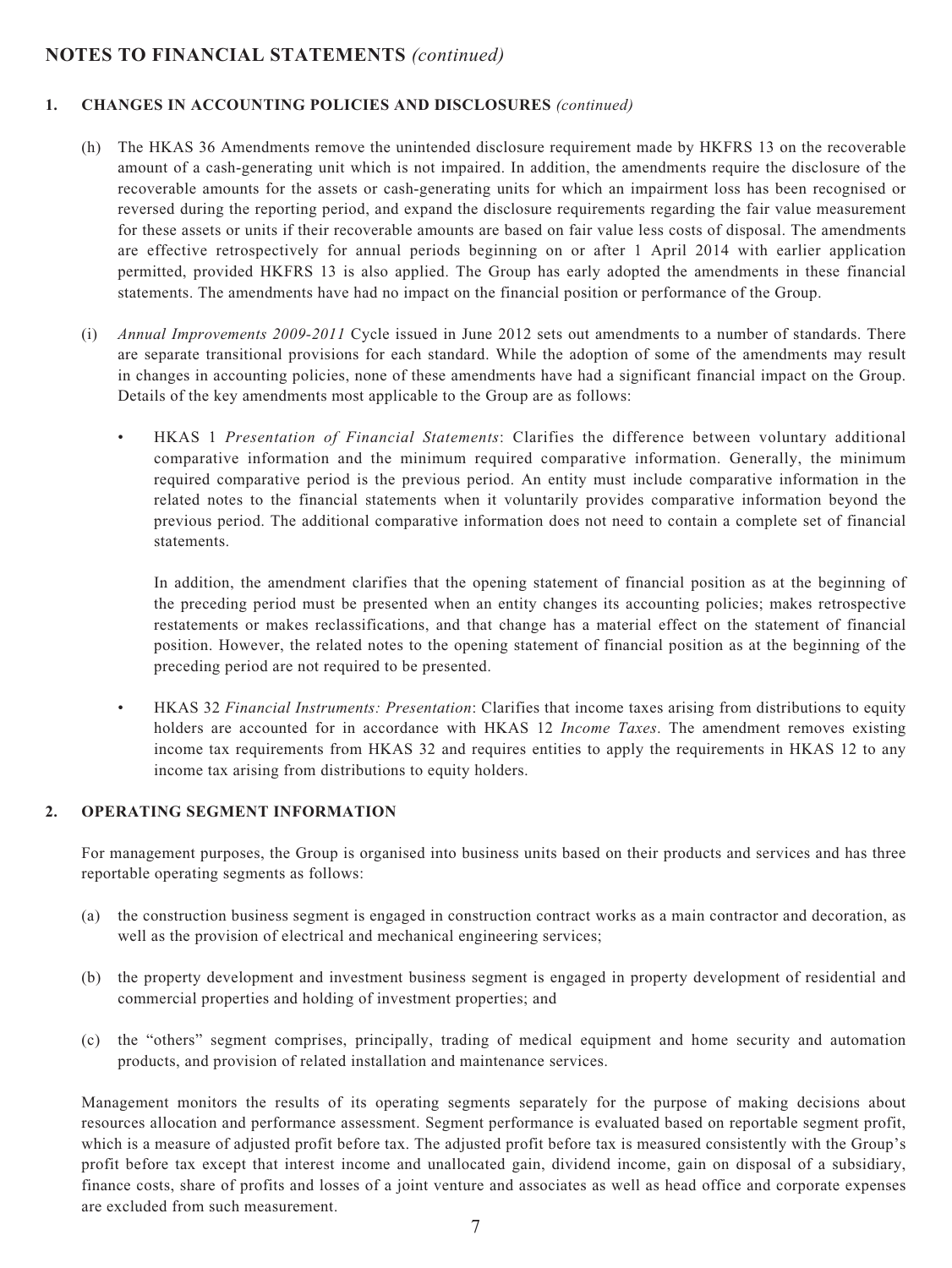#### **2. OPERATING SEGMENT INFORMATION** *(continued)*

Segment assets exclude investment in a joint venture, investments in associates and other unallocated head office and corporate assets as these assets are managed on a group basis.

Segment liabilities exclude other unallocated head office and corporate liabilities, including interest-bearing bank borrowings, tax payable and deferred tax liabilities, as these liabilities are managed on a group basis.

Intersegment sales and transfers are transacted with reference to the selling prices used for sales made to third parties at the then prevailing market prices.

#### **Year ended 31 March 2014**

|                 | <b>Property</b> |                               |                 |
|-----------------|-----------------|-------------------------------|-----------------|
|                 |                 |                               |                 |
|                 |                 |                               |                 |
| <b>business</b> | business        | <b>Others</b>                 | <b>Total</b>    |
| <b>HK\$'000</b> | <b>HK\$'000</b> | <b>HK\$'000</b>               | <b>HK\$'000</b> |
|                 |                 |                               |                 |
| 833,887         | 121,068         | 29,235                        | 984,190         |
| 7,237           | 43,837          | 256                           | 51,330          |
| 841,124         | 164,905         | 29,491                        | 1,035,520       |
|                 |                 |                               |                 |
| 16,242          | 173,600         | 2,520                         | 192,362         |
|                 |                 |                               |                 |
|                 |                 |                               | 1,716           |
|                 |                 |                               | 799             |
|                 |                 |                               | (9,647)         |
|                 |                 |                               | 16,057          |
|                 |                 |                               | (1,936)         |
|                 |                 |                               | (16)            |
|                 |                 |                               | 679             |
|                 |                 |                               | 200,014         |
| 261,460         | 1,438,428       | 20,202                        | 1,720,090       |
|                 |                 |                               |                 |
|                 |                 |                               | 3,785           |
|                 |                 |                               | 203,515         |
|                 |                 |                               | 1,927,390       |
|                 | Construction    | development<br>and investment |                 |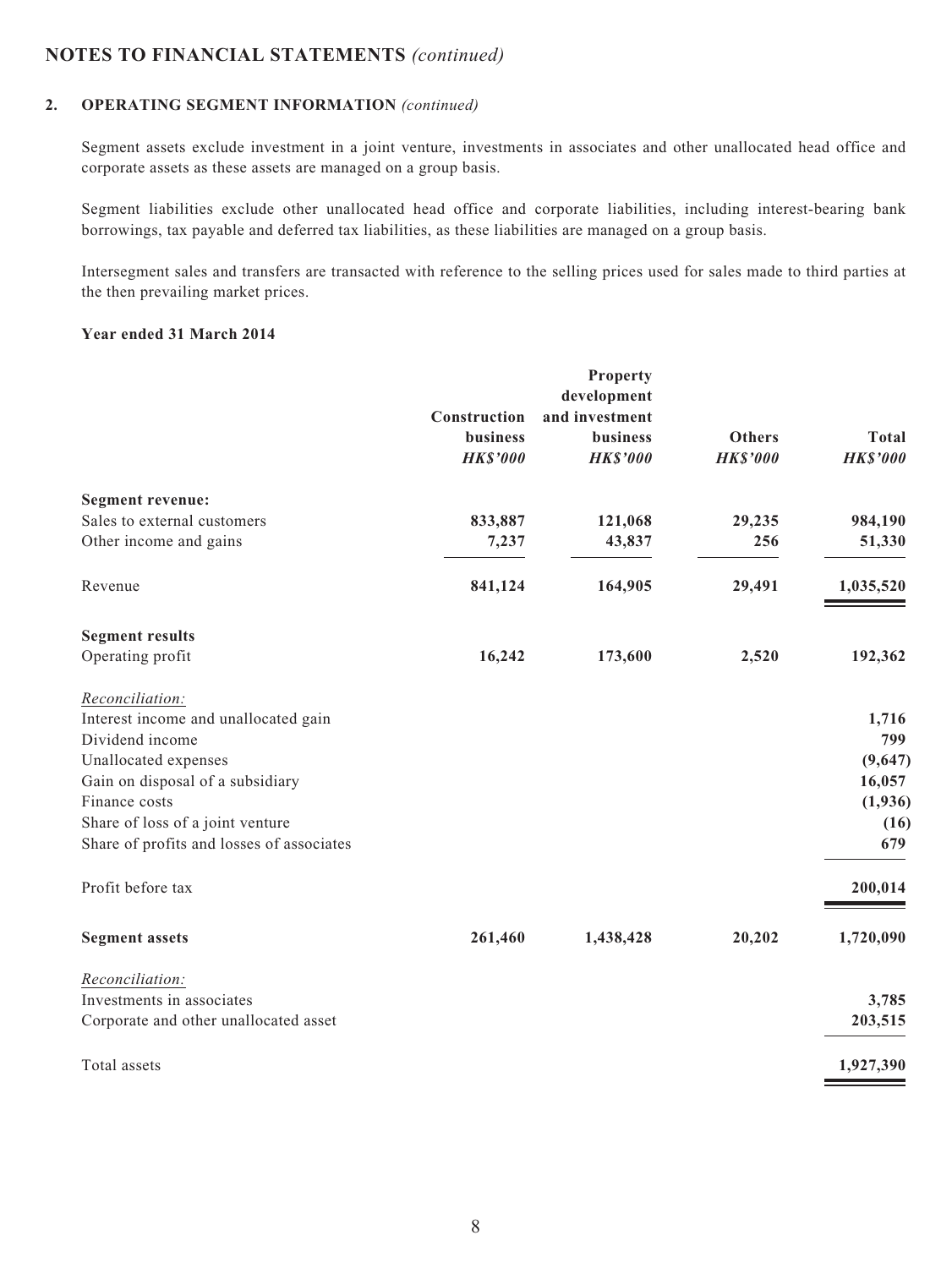# **2. OPERATING SEGMENT INFORMATION** *(continued)*

### **Year ended 31 March 2014** *(continued)*

|                                               | <b>Construction</b>                | Property<br>development<br>and investment |                                  |                                 |
|-----------------------------------------------|------------------------------------|-------------------------------------------|----------------------------------|---------------------------------|
|                                               | <b>business</b><br><b>HK\$'000</b> | business<br><b>HK\$'000</b>               | <b>Others</b><br><b>HK\$'000</b> | <b>Total</b><br><b>HK\$'000</b> |
| <b>Segment liabilities</b>                    | 172,907                            | 139,614                                   | 5,774                            | 318,295                         |
| Reconciliation:                               |                                    |                                           |                                  |                                 |
| Corporate and other unallocated liabilities   |                                    |                                           |                                  | 626,409                         |
| Total liabilities                             |                                    |                                           |                                  | 944,704                         |
| Other segment information:                    |                                    |                                           |                                  |                                 |
| Fair value gain of investment properties      | (635)                              | (121, 919)                                |                                  | (122, 554)                      |
| Loss on disposal of items of property, plant  |                                    |                                           |                                  |                                 |
| and equipment                                 | 39                                 | 25                                        | 12                               | 76                              |
| Impairment of other receivables               | 64                                 |                                           |                                  | 64                              |
| Reversal of impairment of accounts receivable |                                    |                                           | (18)                             | (18)                            |
| Provision for inventories                     |                                    |                                           | 530                              | 530                             |
| Depreciation                                  | 5,022                              | 1,146                                     | 86                               | 6,254                           |
| Capital expenditure                           | 259                                | 274                                       | 113                              | $646*$                          |

\* Capital expenditure represents additions to property, plant and equipment.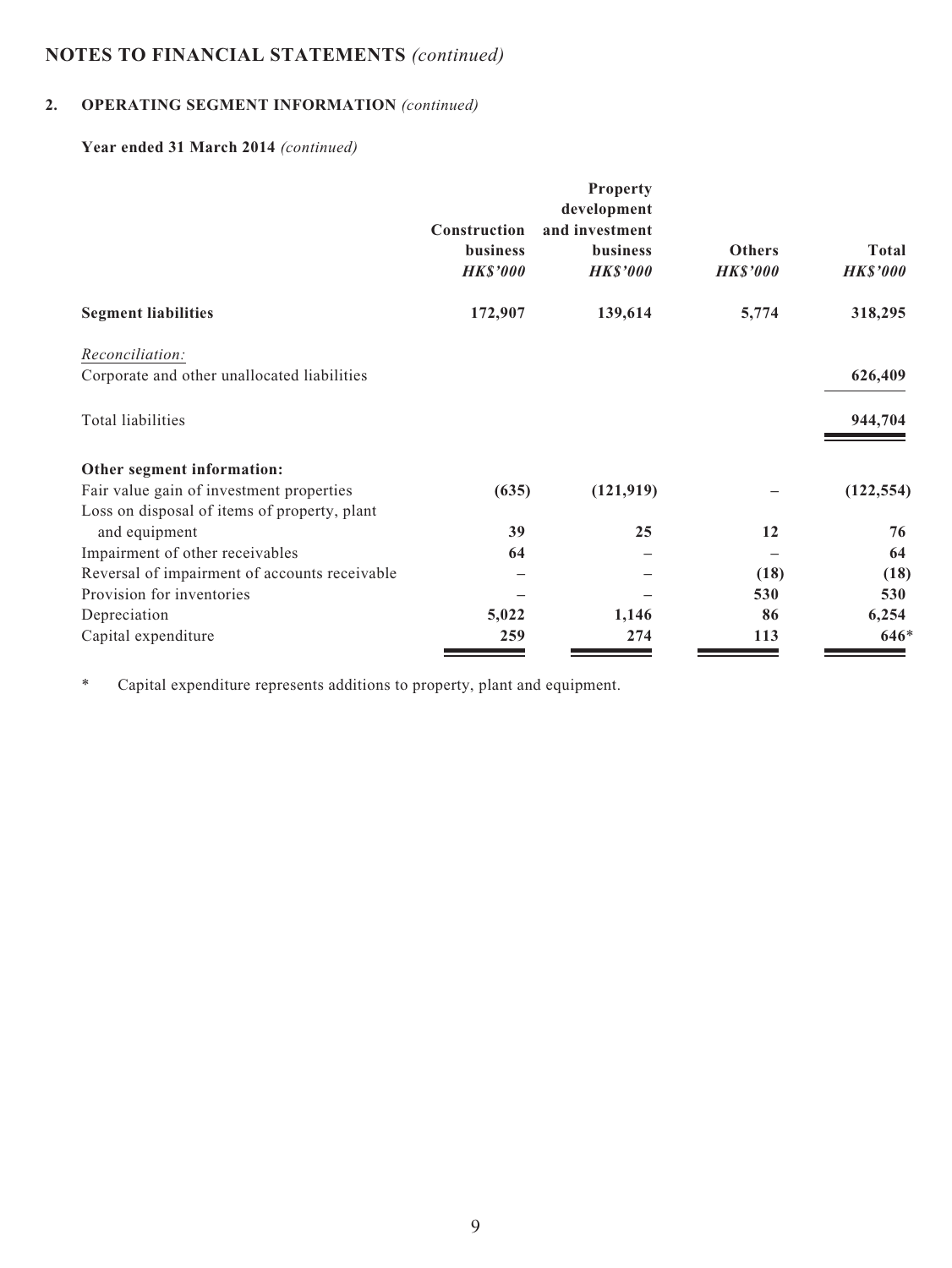# **2. OPERATING SEGMENT INFORMATION** *(continued)*

### **Year ended 31 March 2013**

| development    |          |           |
|----------------|----------|-----------|
| and investment |          |           |
| business       | Others   | Total     |
| HK\$'000       | HK\$'000 | HK\$'000  |
|                |          |           |
| 199,661        | 27,243   | 788,095   |
| 35,207         | 96       | 42,277    |
| 234,868        | 27,339   | 830,372   |
|                |          |           |
| 85,116         | 100      | 94,306    |
|                |          |           |
|                |          | 2,247     |
|                |          | 437       |
|                |          | (6,244)   |
|                |          | (3,260)   |
|                |          | (16)      |
|                |          | 450       |
|                |          | 87,920    |
| 1,183,529      | 11,780   | 1,427,860 |
|                |          |           |
|                |          | 939       |
|                |          | 184,339   |
|                |          | 70,659    |
|                |          | 1,683,797 |
|                |          |           |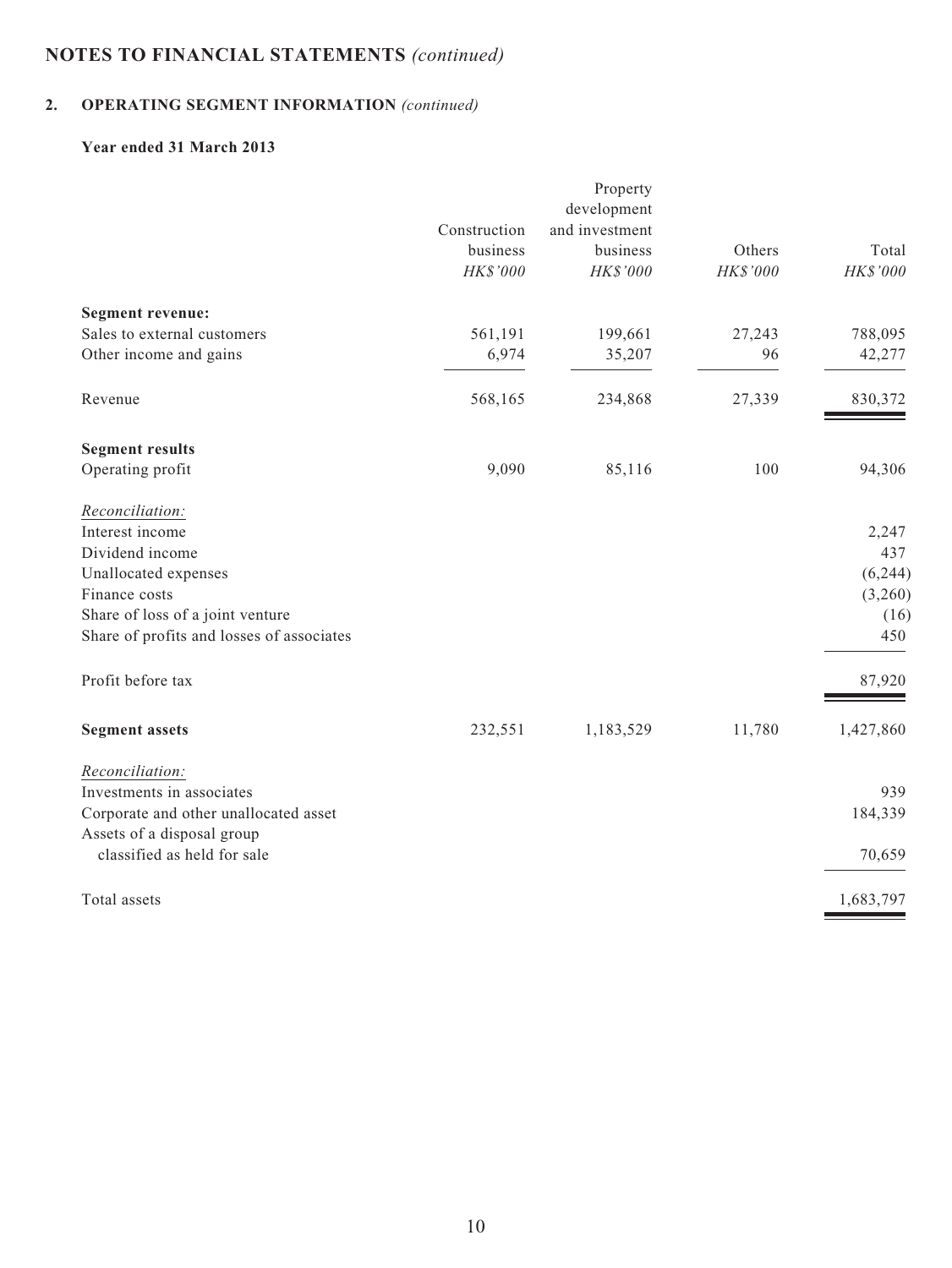# **2. OPERATING SEGMENT INFORMATION** *(continued)*

#### **Year ended 31 March 2013** *(continued)*

|                                                 |              | Property       |          |          |
|-------------------------------------------------|--------------|----------------|----------|----------|
|                                                 |              | development    |          |          |
|                                                 | Construction | and investment |          |          |
|                                                 | business     | business       | Others   | Total    |
|                                                 | HK\$'000     | HK\$'000       | HK\$'000 | HK\$'000 |
| <b>Segment liabilities</b>                      | 122,498      | 158,702        | 4,397    | 285,597  |
| Reconciliation:                                 |              |                |          |          |
| Liabilities directly associated with            |              |                |          |          |
| the assets of a disposal group classified       |              |                |          |          |
| as held for sale                                |              |                |          | 15,180   |
| Corporate and other unallocated liabilities     |              |                |          | 534,513  |
| Total liabilities                               |              |                |          | 835,290  |
| Other segment information:                      |              |                |          |          |
| Fair value (gain)/loss of investment properties | (1, 353)     | 1,135          |          | (218)    |
| Loss on disposal of items of property, plant    |              |                |          |          |
| and equipment                                   | 68           |                | 19       | 87       |
| Impairment of other receivables                 |              | 2,761          |          | 2,761    |
| Reversal of impairment of accounts receivable   | (85)         |                | (24)     | (109)    |
| Provision for inventories                       |              |                | 980      | 980      |
| Depreciation                                    | 3,695        | 1,142          | 97       | 4,934    |
| Capital expenditure                             | 601          | 429            | 114      | $1,144*$ |

\* Capital expenditure represents additions to property, plant and equipment.

#### **Geographical information**

#### (a) Revenue from external customers

|                | 2014<br><b>HK\$'000</b> | 2013<br>HK\$'000 |
|----------------|-------------------------|------------------|
| Hong Kong      | 600,240                 | 360,374          |
| Mainland China | 383,950                 | 427,721          |
|                | 984,190                 | 788,095          |

The revenue information above is based on the locations of the customers.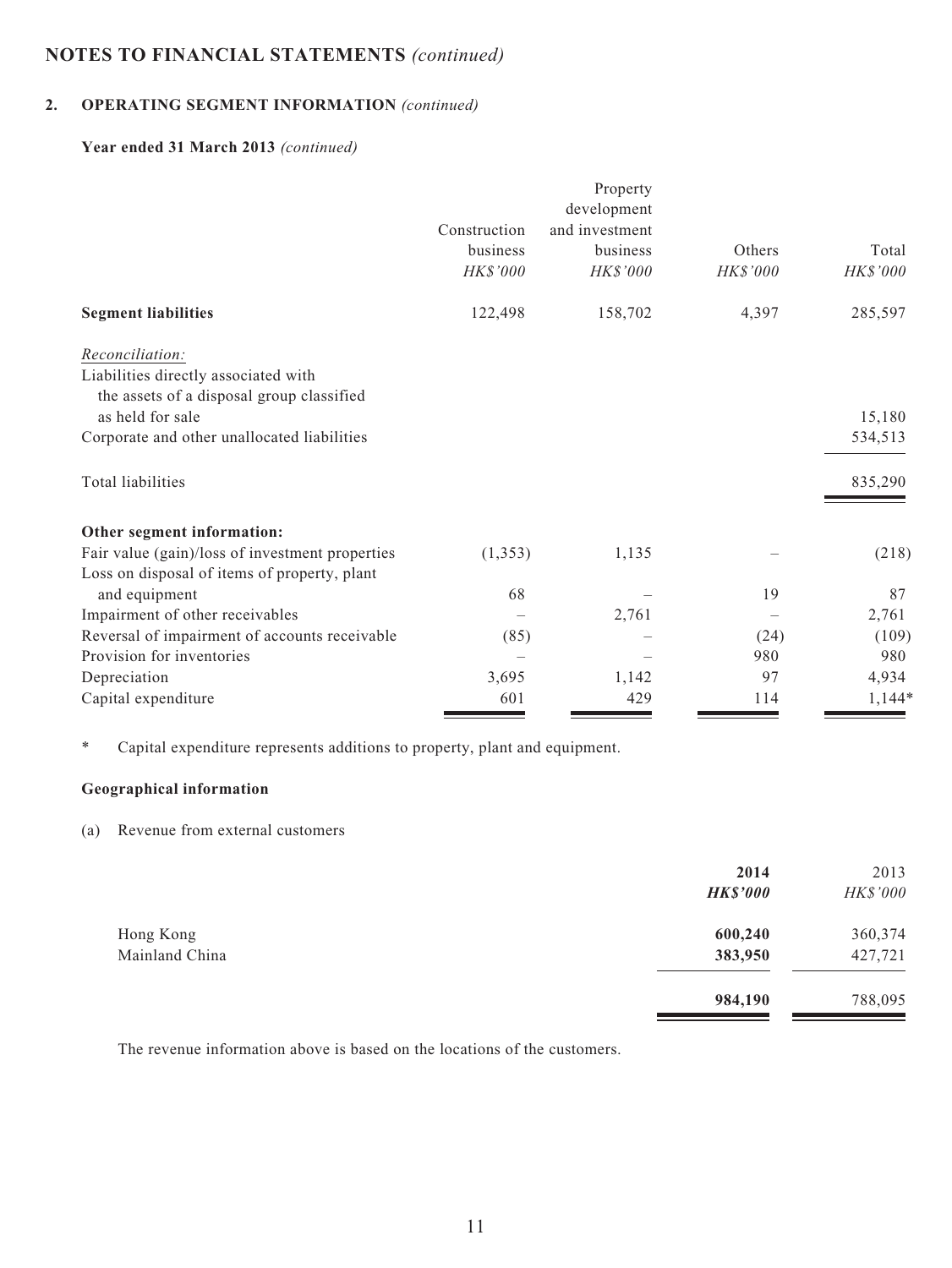#### **2. OPERATING SEGMENT INFORMATION** *(continued)*

#### **Geographical information** *(continued)*

#### (b) Non-current assets

|                | 2014<br><b>HK\$'000</b> | 2013<br>HK\$'000 |
|----------------|-------------------------|------------------|
| Hong Kong      | 144,245                 | 137,625          |
| Mainland China | 325,180                 | 189,833          |
|                | 469,425                 | 327,458          |

The non-current assets information above is based on the locations of the assets and excludes investment in a joint venture, investments in associates and available-for-sale investments.

#### **Information about a major customer**

During the year, revenue of approximately HK\$123,717,000 was derived from sales by construction segment to a single customer. In the prior year, revenue of approximately HK\$89,508,000 was derived from sales by property development and investment segment to a single customer.

#### **3. REVENUE, OTHER INCOME AND GAINS**

Revenue, which is also the Group's turnover, represents an appropriate proportion of contract revenue from construction contracts, income from property development and investment business, trading of medical equipment and home security and automation products, and provision of related installation and maintenance services.

**Group**

An analysis of revenue, other income and gains is as follows:

|                                                            |                 | Group    |
|------------------------------------------------------------|-----------------|----------|
|                                                            | 2014            | 2013     |
|                                                            | <b>HK\$'000</b> | HK\$'000 |
| Revenue                                                    |                 |          |
| Income from construction contracting and related business  | 833,887         | 561,191  |
| Income from property development and investment business   | 121,068         | 199,661  |
| Income from trading of medical equipment and               |                 |          |
| home security and automation products, and                 |                 |          |
| provision of related installation and maintenance services | 29,235          | 27,243   |
|                                                            | 984,190         | 788,095  |
| Other income and gains                                     |                 |          |
| Bank interest income                                       | 1,216           | 2,247    |
| Dividend income                                            | 799             | 437      |
| Gross rental income                                        | 42,254          | 34,546   |
| Others                                                     | 9,576           | 7,731    |
|                                                            | 53,845          | 44,961   |
|                                                            |                 |          |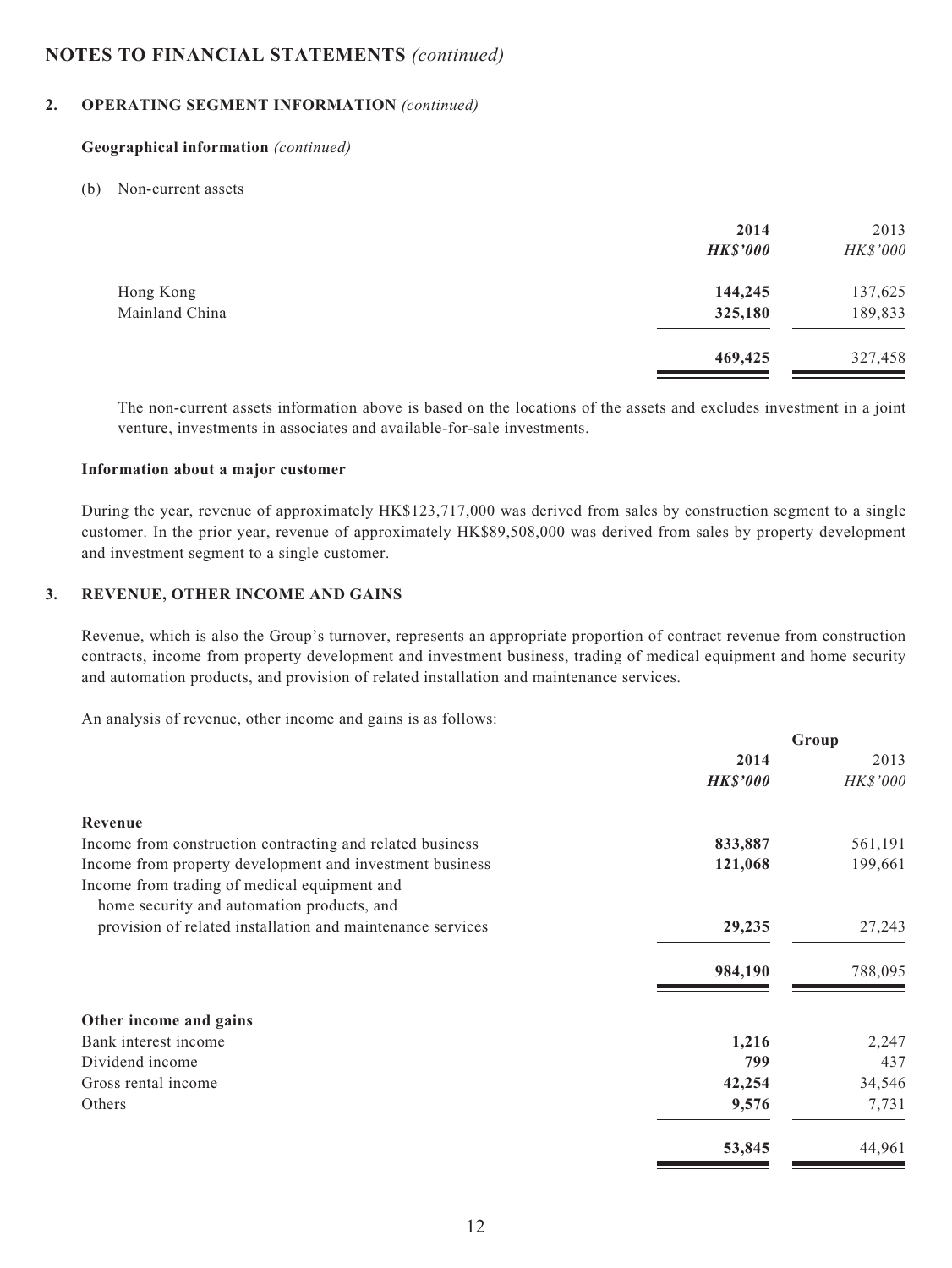#### **4. FINANCE COSTS**

An analysis of finance costs is as follows:

|                                                                          | Group          |                 |
|--------------------------------------------------------------------------|----------------|-----------------|
|                                                                          | 2014           | 2013            |
|                                                                          | <b>HKS'000</b> | <b>HK\$'000</b> |
| Interest on bank loans and overdrafts wholly repayable within five years |                |                 |
| and total interest expense on financial liabilities not                  |                |                 |
| at fair value through profit or loss                                     | 37,837         | 30,177          |
| Less: Interest capitalised                                               | (35,901)       | (26,917)        |
|                                                                          | 1,936          | 3,260           |

#### **5. INCOME TAX**

Hong Kong profits tax has been provided at the rate of 16.5% on the estimated assessable profits arising in Hong Kong during the year. No Hong Kong profits tax had been provided in last year as the Group's subsidiaries either did not generate any assessable profits arising in Hong Kong during that year or have available tax losses brought forward from prior years to offset the assessable profits generated during that year. Taxes on profits assessable elsewhere have been calculated at the rates of tax prevailing in the jurisdictions in which the Group operates.

Land Appreciation Tax ("LAT") in Mainland China is levied at progressive rates ranging from 30% to 60% on the appreciation of land value, being the proceeds from the sale of properties less deductible expenditures including amortisation of land use rights, borrowing costs and all property development expenditures.

|                               | Group           |                 |  |
|-------------------------------|-----------------|-----------------|--|
|                               | 2014            | 2013            |  |
|                               | <b>HK\$'000</b> | <b>HK\$'000</b> |  |
| Hong Kong                     |                 |                 |  |
| Charge for the year           | 506             |                 |  |
| Overprovision in prior years  | (5)             | (14)            |  |
| Current-Elsewhere             |                 |                 |  |
| Charge for the year           | 14,685          | 17,048          |  |
| Underprovision in prior years | 5               | 329             |  |
| Deferred                      | 32,546          | 4,480           |  |
| LAT in Mainland China         | 6,559           | 17,288          |  |
| Total tax charge for the year | 54,296          | 39,131          |  |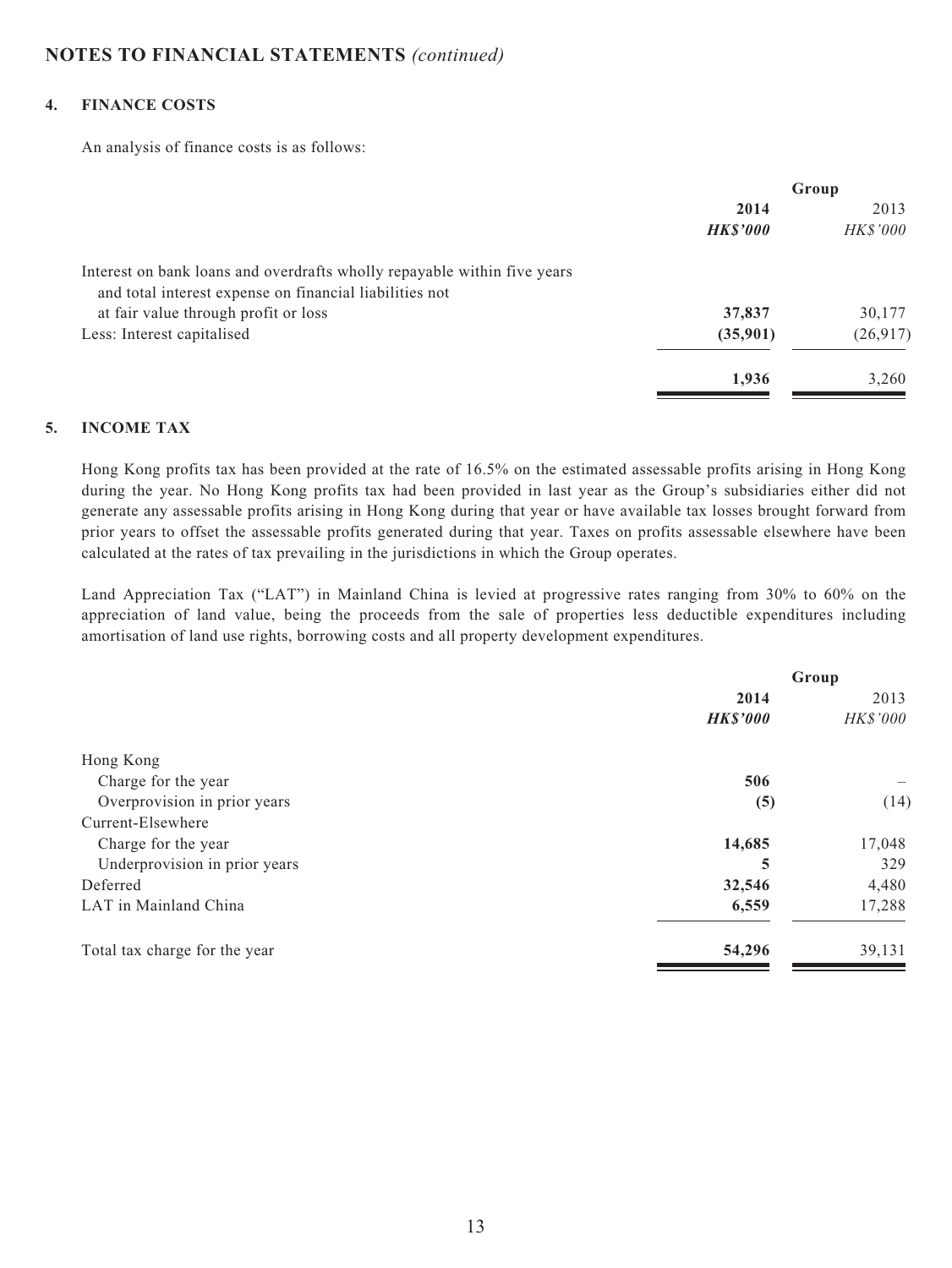#### **6. EARNINGS PER SHARE ATTRIBUTABLE TO ORDINARY EQUITY HOLDERS OF THE COMPANY**

The calculation of basic earnings per share amounts is based on the profit for the year attributable to ordinary equity holders of the Company, and the weighted average number of ordinary shares of 555,104,267 (2013: 569,893,267) in issue during the year.

No adjustment has been made to the basic earnings per share amounts presented for the years ended 31 March 2014 and 2013 in respect of a dilution as the Group has no potential dilutive ordinary shares in issue during these years.

#### **7. DIVIDENDS**

|                                                                   | 2014<br><b>HKS'000</b> | 2013<br><b>HK\$'000</b> |
|-------------------------------------------------------------------|------------------------|-------------------------|
| Interim – HK1 cent (2013: HK1 cent) per ordinary share            | 5,532                  | 5,693                   |
| Proposed final – HK1.3 cent (2013: HK1.2 cent) per ordinary share | 7.192                  | 6,695                   |
|                                                                   | 12,724                 | 12,388                  |

The proposed final dividend for the year is subject to the approval of the Company's shareholders at the forthcoming annual general meeting.

#### **8. ACCOUNTS RECEIVABLE**

|                             | Group           |          |
|-----------------------------|-----------------|----------|
|                             | 2014            | 2013     |
|                             | <b>HK\$'000</b> | HK\$'000 |
| Accounts receivable         | 68,525          | 99,664   |
| Impairment                  | (4, 821)        | (4, 866) |
|                             | 63,704          | 94,798   |
| Retention monies receivable | 13,502          | 7,884    |
|                             | 77,206          | 102,682  |

The Group's trading terms with its customers are mainly on credit. The credit period is generally 90 days for the sale of trading goods and up to 180 days for the sale of completed properties held for sale. For retention monies receivable in respect of construction work carried out by the Group, the due dates are usually one year after the completion of the construction work. Each customer has a maximum credit limit. The Group seeks to maintain strict control over its outstanding receivables. Overdue balances are reviewed regularly by senior management. In view of the aforementioned and the fact that the Group's accounts receivable relate to a large number of diversified customers, there is no significant concentration of credit risk. The Group does not hold any collateral or other credit enhancements over its trade receivable balances. Accounts receivable are non-interest-bearing.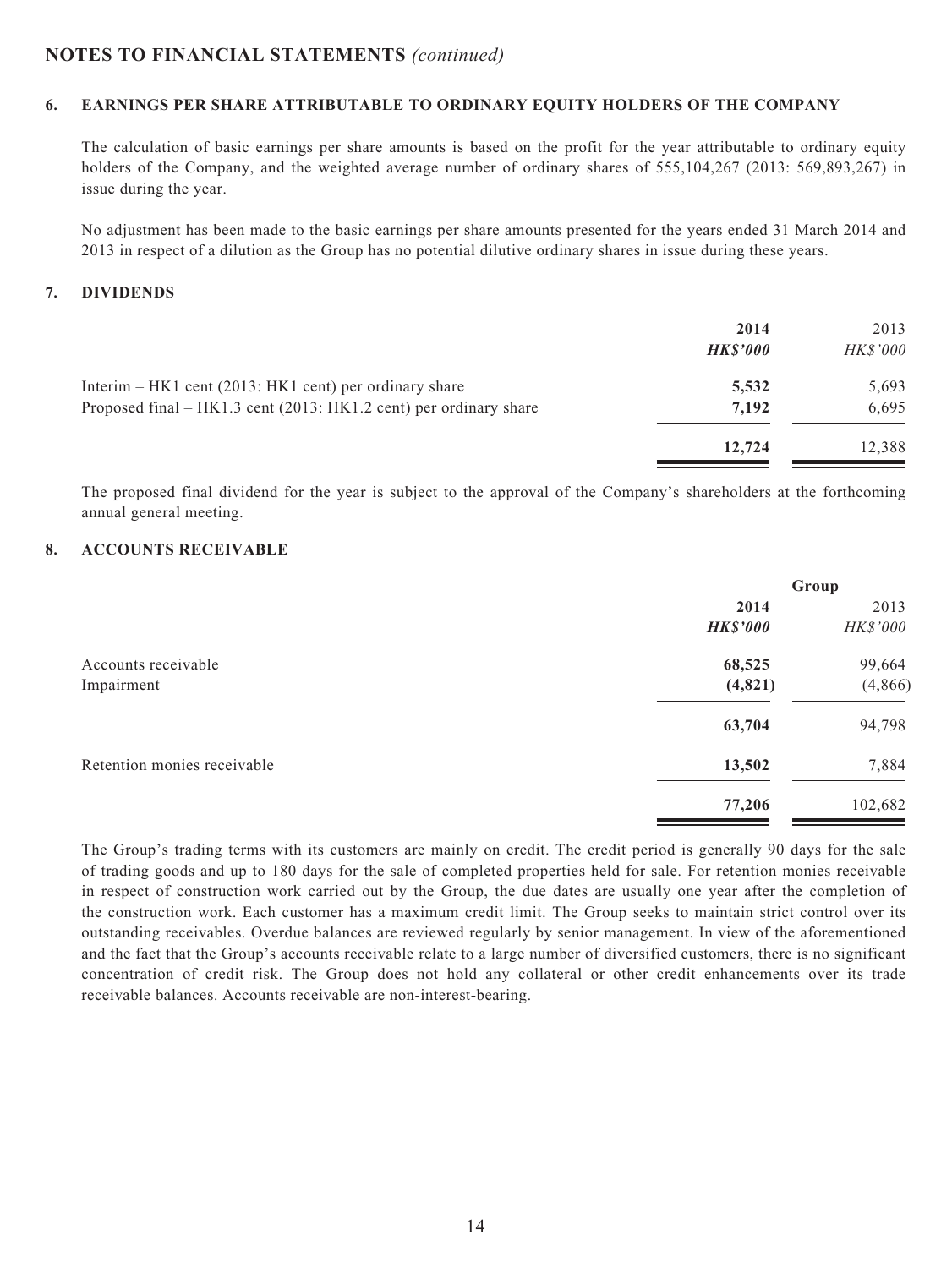### **8. ACCOUNTS RECEIVABLE** *(continued)*

An aged analysis of the accounts receivable as at the end of the reporting period, based on the invoice date and net of provision, is as follows:

|                             | Group           |          |
|-----------------------------|-----------------|----------|
|                             | 2014            | 2013     |
|                             | <b>HK\$'000</b> | HK\$'000 |
| Current to 90 days          | 61,298          | 87,625   |
| 91 to 180 days              | 1,285           | 1,637    |
| 181 to 360 days             | 64              | 3,998    |
| Over 360 days               | 1,057           | 1,538    |
|                             | 63,704          | 94,798   |
| Retention monies receivable | 13,502          | 7,884    |
| Total                       | 77,206          | 102,682  |

#### **9. ACCOUNTS PAYABLE**

An aged analysis of the accounts payable as at the end of the reporting period, based on the invoice date, is as follows:

|                    | Group           |          |
|--------------------|-----------------|----------|
|                    | 2014            | 2013     |
|                    | <b>HK\$'000</b> | HK\$'000 |
| Current to 90 days | 49,594          | 28,453   |
| 91 to 180 days     | 14              | 3,045    |
| 181 to 360 days    | 2,807           | 6,056    |
| Over 360 days      | 6,776           | 6,467    |
|                    | 59,191          | 44,021   |

Accounts payable are non-interest-bearing and are normally settled on 30-day terms.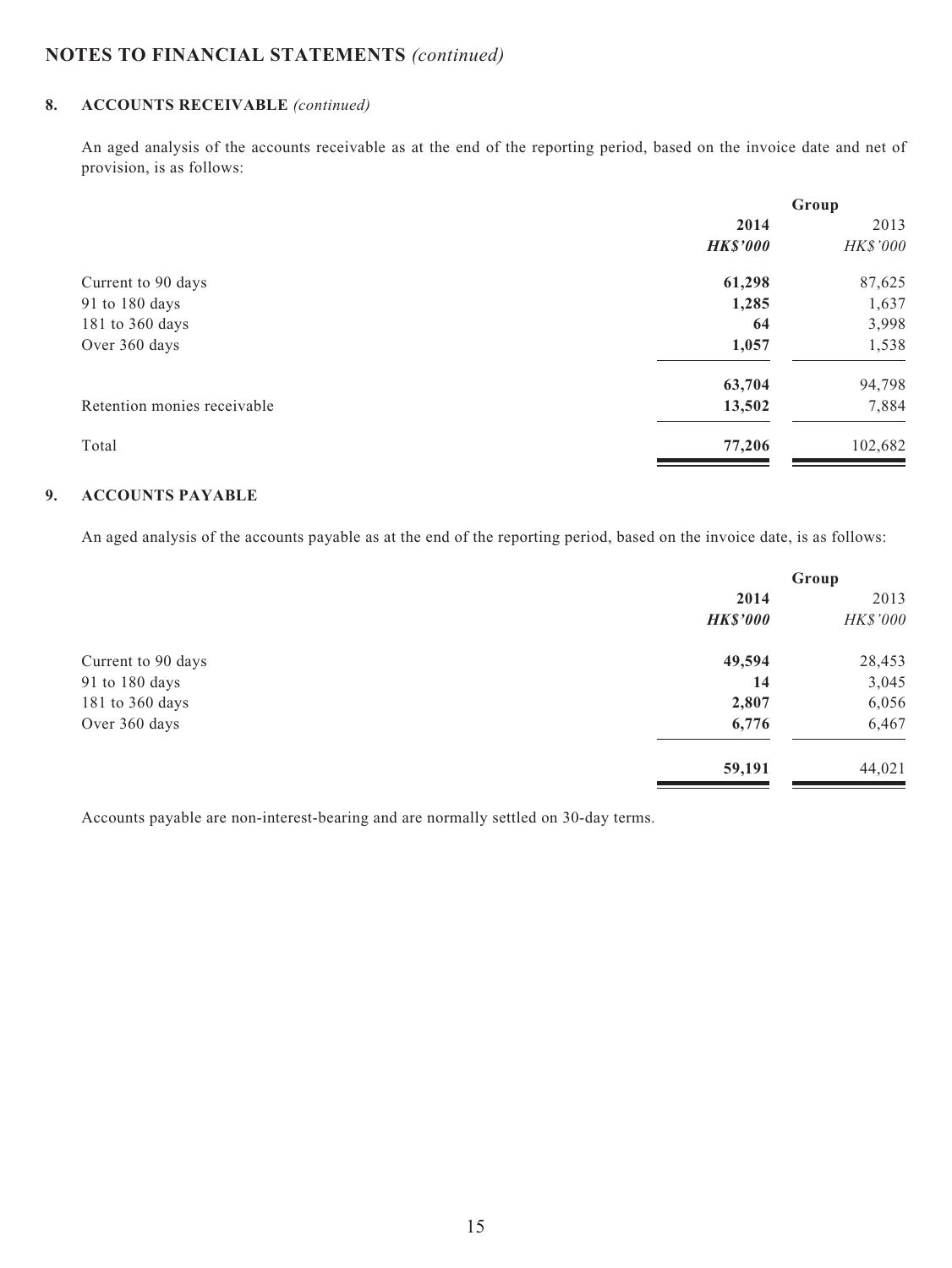#### **10. DISPOSAL OF A SUBSIDIARY**

|                                                                                        | 2014            |
|----------------------------------------------------------------------------------------|-----------------|
|                                                                                        | <b>HK\$'000</b> |
| Net assets disposed of:                                                                |                 |
| Property, plant and equipment                                                          | 4,066           |
| Investment properties                                                                  | 67,691          |
| Prepayments, deposits and other receivables                                            | 3               |
| Other payables and accruals                                                            | (6,302)         |
| Deferred tax liabilities                                                               | (7,074)         |
|                                                                                        | 58,384          |
| Release of exchange fluctuation reserve                                                | (5, 438)        |
| Legal and professional fee and transaction costs directly attributable to the disposal | 1,528           |
| Gain on disposal of a subsidiary                                                       | 16,057          |
|                                                                                        | 70,531          |
| Satisfied by:                                                                          |                 |
| Cash                                                                                   | 70,531          |

An analysis of the net inflow of cash and cash equivalents in respect of the disposal of a subsidiary is as follows:

|                                                                                    | 2014<br><b>HKS'000</b> |
|------------------------------------------------------------------------------------|------------------------|
| Cash consideration<br>Less: Legal and professional fee and transaction costs paid  | 70,531<br>(1,528)      |
| Net inflow of cash and cash equivalents in respect of the disposal of a subsidiary | 69,003                 |

Note:

On 1 February 2013, Yew Siang Limited ("Yew Siang"), an indirect wholly-owned subsidiary of the Company, entered into a sale and purchase agreement (the "Sale and Purchase Agreement") with an independent third party to dispose of its entire interest in美格菲(成都)康體發展有限公司(the "Disposal Group"), a wholly-owned subsidiary of Yew Siang, together with the shareholder's loan for a total consideration of RMB56,453,000 (equivalent to HK\$70,531,000). The Disposal Group is principally engaged in property investment at the date of disposal. Details of the disposal are set out in the announcement of the Company dated 4 February 2013.

The disposal was completed on 29 May 2013.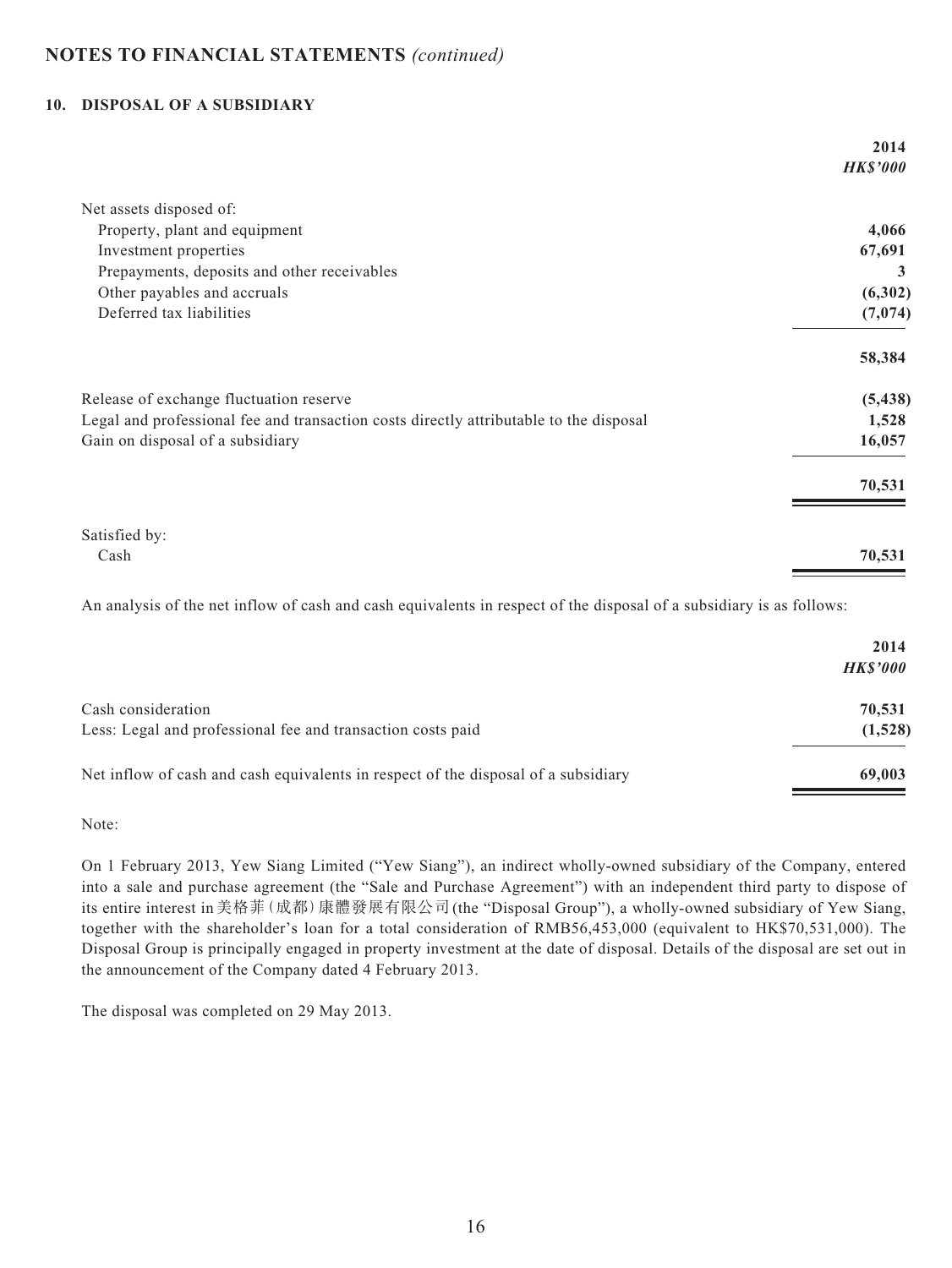# **DIVIDEND**

The Board of Directors recommends the payment of a final dividend of HK1.3 cent per ordinary share in issue for the year ended 31 March 2014 (2013: HK1.2 cents per share), the dividend will be payable on or around Friday, 29 August 2014 to shareholders whose names appear on the register of members of the Company at the close of business on Wednesday, 20 August 2014 subject to the approval of Shareholders at the forthcoming 2014 Annual General Meeting (the "2014 AGM").

Taking together with the interim dividend of HK1 cent per share paid on 31 December 2013, this will make a total dividend for the year ended 31 March 2014 of HK2.3 cents per share (2013: HK2.2 cents per share).

The proposed final dividend for the year is subject to the approval of the Company's shareholders at the 2014 AGM.

# **CLOSURE OF REGISTER OF MEMBERS**

The Register of Members of the Company will be closed from Monday, 18 August 2014 to Wednesday, 20 August 2014 both days inclusive, during which period no transfer of shares will be registered. In order to qualify for the final dividend, all transfer of shares in the Company accompanied by the relevant share certificates must lodged with the Company's branch shares registrar in Hong Kong, Tricor Tengis Limited, at Level 22, Hopewell Centre, 183 Queen's Road East, Hong Kong not later than 4:30 p.m. on Friday, 15 August 2014.

# **MANAGEMENT DISCUSSION AND ANALYSIS**

# **BUSINESS REVIEW**

The Group's turnover for the year ended 31 March 2014 surged to the highest in history and recorded at HK\$984,190,000, which represented an increase of 25% as compared with last year. The net profit attributable to equity holders of the Company amounted to approximately HK\$145,712,000 representing an increase of 197% as compared with last year. The increase is mainly because there were significant increases in fair value of investment properties (after deferred taxation) in the amount of HK\$91,916,000 (2013: HK\$163,000), also in current year the Group makes a gain on disposal of a subsidiary in the amount of HK\$16,057,000, no similar gain was generated in last year. Earnings per share is approximately HK26.25 cents.

The Group's major business segment during the period comprises (i) construction as a main contractor and decoration, as well as the provision of electrical and mechanical ("E&M") engineering services; (ii) property development and investment; and (iii) trading of medical equipment and home security and automation products, and provision of related installation and maintenance services.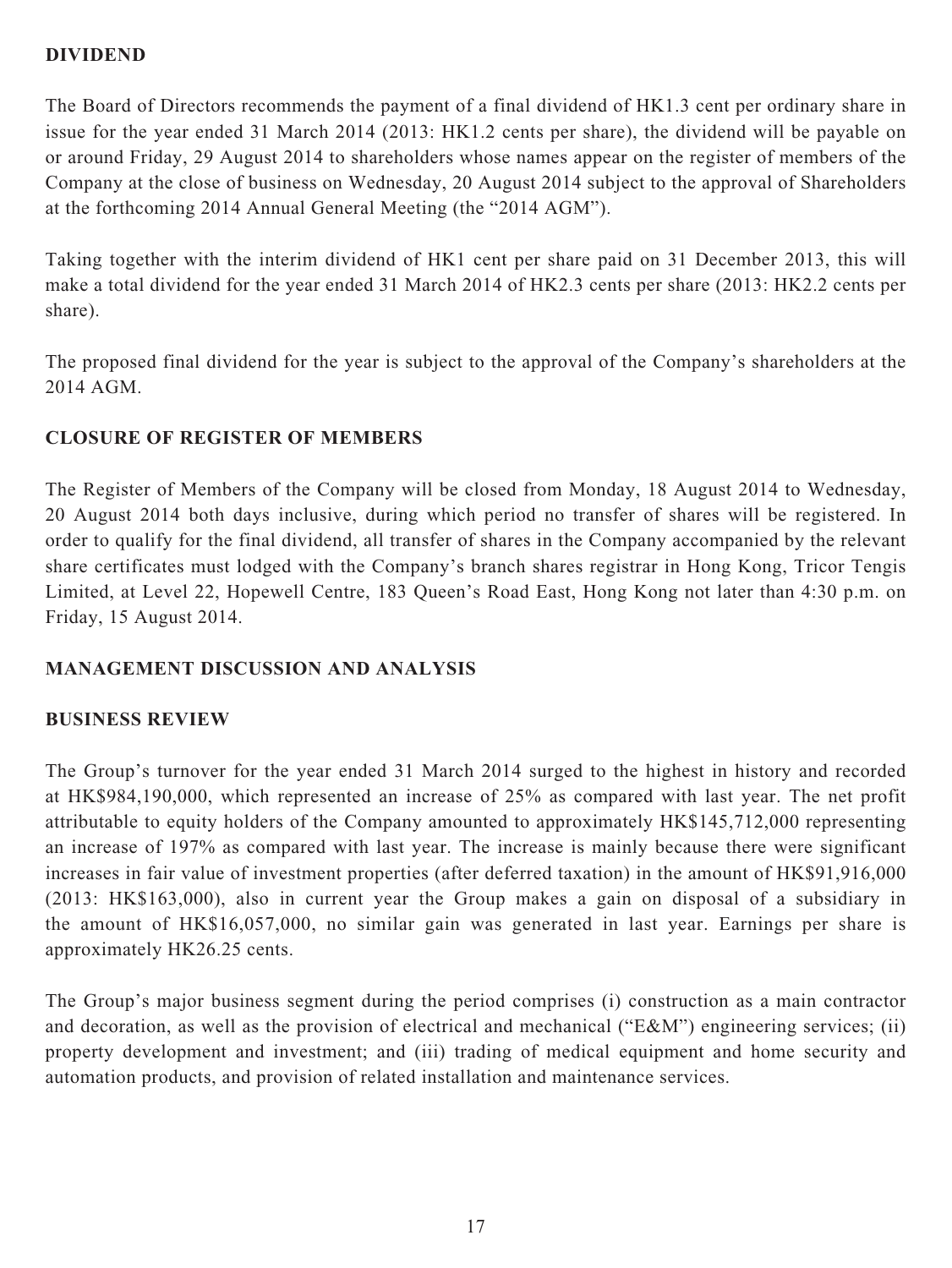During the year ended 31 March 2014, the Group completed or substantially completed projects such as main contractor for redevelopment of a 21-storey industrial building at Tsuen Wan, Hong Kong, alternation and addition and fitting out works for Miu Miu shops at Peking Road, Tsim Sha Tsui, Hong Kong, fitting out works for Miu Miu shops at Chengdu and Nanjing, PRC and fitting out works for Prada shop at Nanjing and Tianjin, PRC. In current year, turnover generated from the construction business segment surged to the highest in history, this is mainly because more E&M engineering contracts and decoration contracts are granted to the Group, and also certain E&M engineering contracts granted in last year were at the beginning stage, and had not yet bring a lot of turnover to the Group in last year.

On 1 February 2013, Yew Siang Limited ("Yew Siang"), an indirect wholly owned subsidiary of the Company entered into a sale and purchase agreement with an independent third party to dispose of its entire interest in美格菲(成都)康體發展有限公司(the "Disposal Group"), a wholly-owned subsidiary of Yew Siang, together with the shareholder's loan for a total consideration of RMB56,453,000. The disposal was completed on 29 May 2013 and contributed a gain on disposal of a subsidiary of HK\$16,057,000 for the year ended 31 March 2014.

In September 2007, Asian Villas City Square was awarded one of the "Top 100 Best Property in China for year 2007 (third anniversary)". In May 2008, the Company was awarded one of the "Top 500 Most Influential Property Development Enterprise in China" for year 2008, by 2008亞洲(博鰲)房地產領袖峰 会. In December 2009, the Company was awarded one of the "Chinese businessman top 500 in 2009" by 華商中国市場500強評選活動組委會.

# **FINANCIAL REVIEW**

# **Turnover**

For the year ended 31 March 2014, the Group's turnover amounted to HK\$984 million, increased by 25% as compared to last year. The increase was mainly contributed by the construction business segment, which more E&M engineering contracts and decoration contracts are granted to the Group during the year, and also certain contracts granted in last year were at the beginning stage, and had not yet bring a lot of turnover to the Group for the same period in last year. The above increase is partly offset by the 39% decrease in turnover in property development and investment segment, which the decrease is mainly due to no new properties under development is completed during this year, and we are only selling the remaining completed properties of section B, D to F of Phase II of Century Place, Kaifeng, PRC. Turnover generated from construction contracting business, property development and investment business and other business amounted to approximately HK\$834 million, HK\$121 million, HK\$29 million respectively, which represent an increase by 49%, a decrease by 39% and an increase by 7% respectively as compared to last year.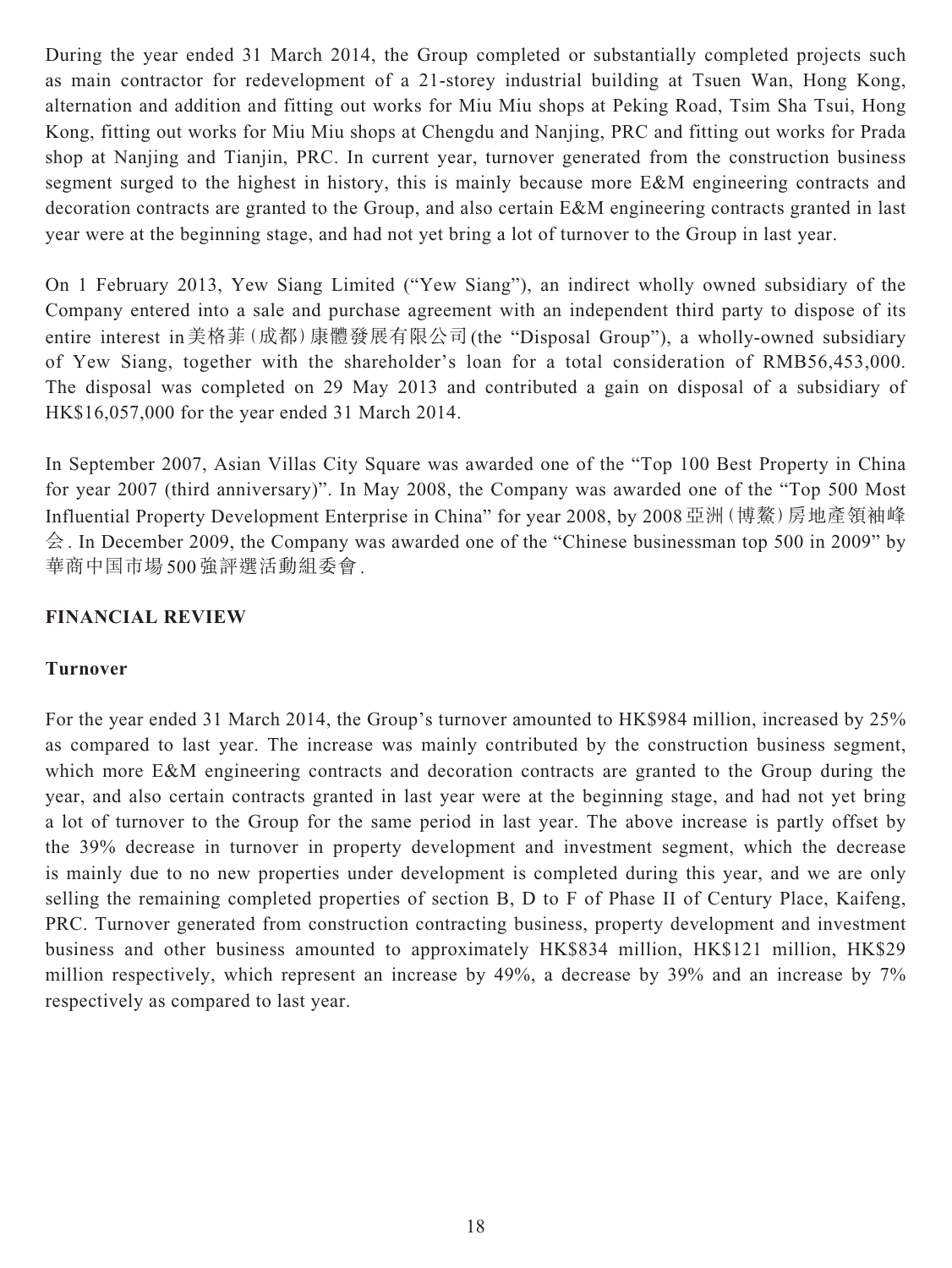# **Gross profit margin**

During the year ended 31 March 2014, the Group's gross profit margin was approximately 10%, down by 7% as compared to last year's 17%, this is mainly driven from the decrease in the percentage of turnover generated from the property development and investment segment over the total turnover, from last year's 25% to this year's 12%, where the gross profit margin of property development and investment segment generally have a much higher gross profit margin than the other main segment-construction contracting segment, as a result, the overall gross profit margin is lower than last year.

# **Liquidity and financial resources**

As at 31 March 2014, the Group had total assets of HK\$1,927,390,000, which is financed by total liabilities, shareholders' equity and non-controlling interests of HK\$944,704,000, HK\$976,863,000 and HK\$5,823,000, respectively. The Group's current ratio at 31 March 2014 was 2.01 compared to 2.06 at 31 March 2013.

The gearing ratio for the Group is 19% (31 March 2013: 18%). It was calculated based on the noncurrent liabilities of HK\$230,355,000 (31 March 2013: HK\$189,321,000) and long term capital (equity and non-current liabilities) of HK\$1,213,041,000 (31 March 2013: HK\$1,037,828,000).

# **Capital expenditure**

Total capital expenditure for the year ended 31 March 2014 was approximately HK\$646,000, which are mainly used in the purchase of office equipments.

# **Contingent liabilities**

At the end of the reporting date, there were no significant contingent liabilities for the Group.

# **Commitments**

At the end of the reporting date, there were no significant capital commitments for the Group.

# **Charges on group assets**

Assets with carrying value of HK\$832,471,000 were pledged as security for the Group's banking facilities.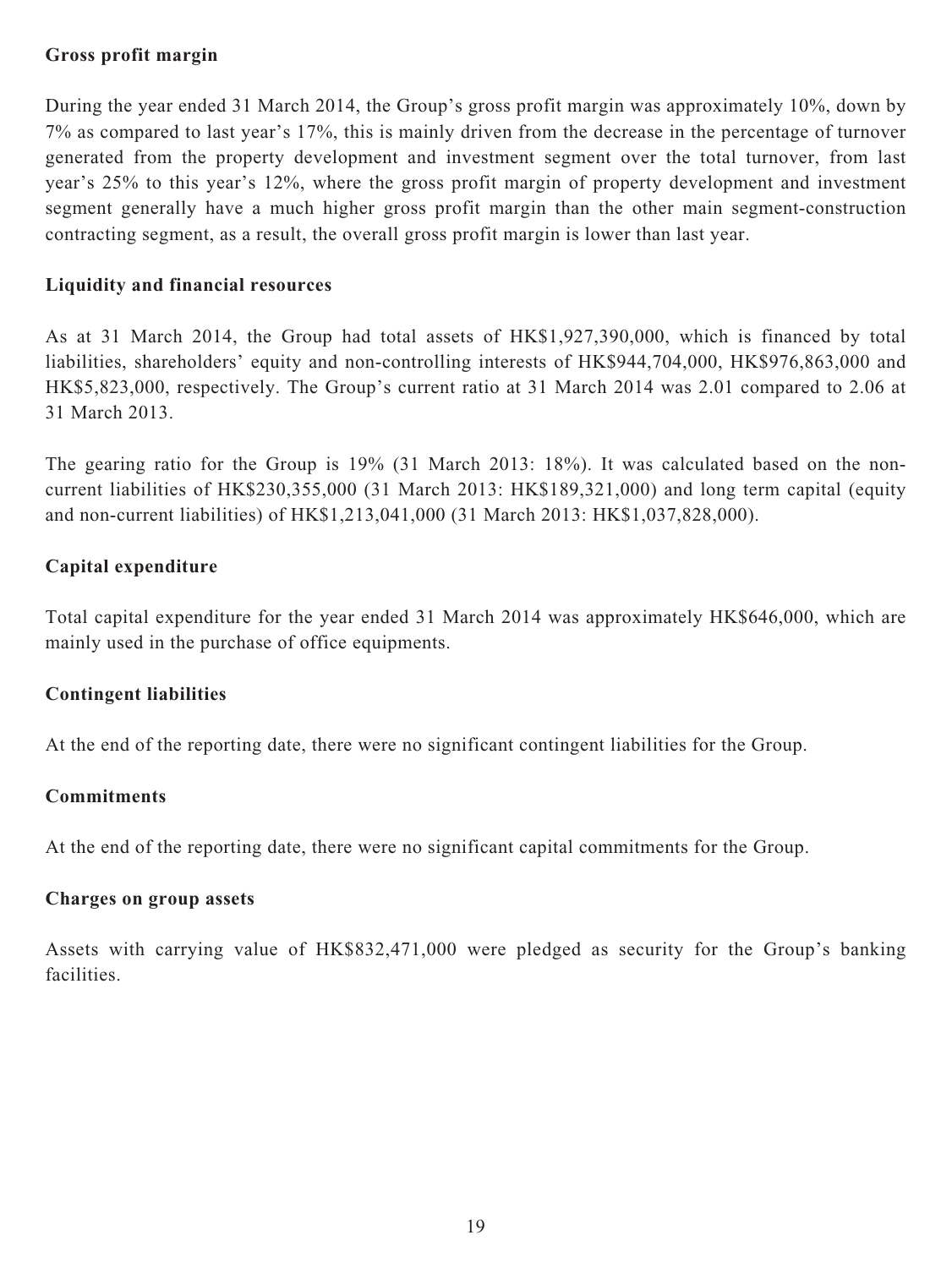# **Treasury policies**

The Directors will continue to follow a prudent policy in managing its cash balances and maintain a strong and healthy liquidity to ensure that the Group is well placed to take advantage of growth opportunities for the business. In view of the expected development for the property development project in Kaifeng, PRC, the Group will take consideration on the Renminbi fund planning to adequately finance this project. Interest for the current bank borrowings were mainly on floating rate basis and the bank borrowings were principally denominated in Hong Kong dollars and Renminbi, hence, there is no significant exposure to foreign exchange rate fluctuations.

# **Exchange risk exposure**

The Group's receivables and payables were denominated mainly in Hong Kong dollar and Renminbi. Since some of the Group's business are based in the PRC, the continuing appreciation of RMB inevitably increase the development cost and operating cost, however, the fluctuation in RMB is still mild for the time being and the PRC operation is naturally hedged by the future RMB receivables, therefore the management does not foresee any significant foreign currency exposure.

# **PROSPECT**

# **Construction business (including E&M works)**

The Group will uphold an on-going parallel development of its construction business (including building construction and E&M works) in both the PRC and Hong Kong. With its proven track records and adequate expertise in the main contracting business, the Group obtained "List of Approved Contractors for Public Works under Group C of the Building Category under Environment, Transport and Works Bureau of the HKSAR". Together with the license in Group II under the "Turn-key Interior Design and Fitting-out Works" under the "List of Approved Suppliers of Materials and Specialist Contractors for Public Works" and the 11 licenses held under the "List of Approved Suppliers of Materials and Specialist Contractors for Public Works under Environment, Transport and Works Bureau of the Government of the HKSAR", enables the Group to take an active part in the construction business development.

During the year, new projects such as superstructure work for residential houses at Stubbs Road, Hong Kong, alternation and addition works for residential development at South Bay Road, Hong Kong, electrical installation for residential building at Kwai Fong Street, Happy Valley, Hong Kong, refurbishment of addressable fire alarm system and visual fire alarm installation at a divisional police station, Hong Kong, air-conditioning & mechanical ventilation installation for construction of public rental housing development at Tung Chung, fitting out works for Citistore at Yeun Long, Hong Kong, fitting out works for Miu Miu shop and Prada shop at Tianjin and Shanghai, PRC, fitting out works for a police hostel at Beijing, PRC were granted. As at the date of this announcement, the Group has contracts on hand with a total contract sum of over HK\$1,172 million.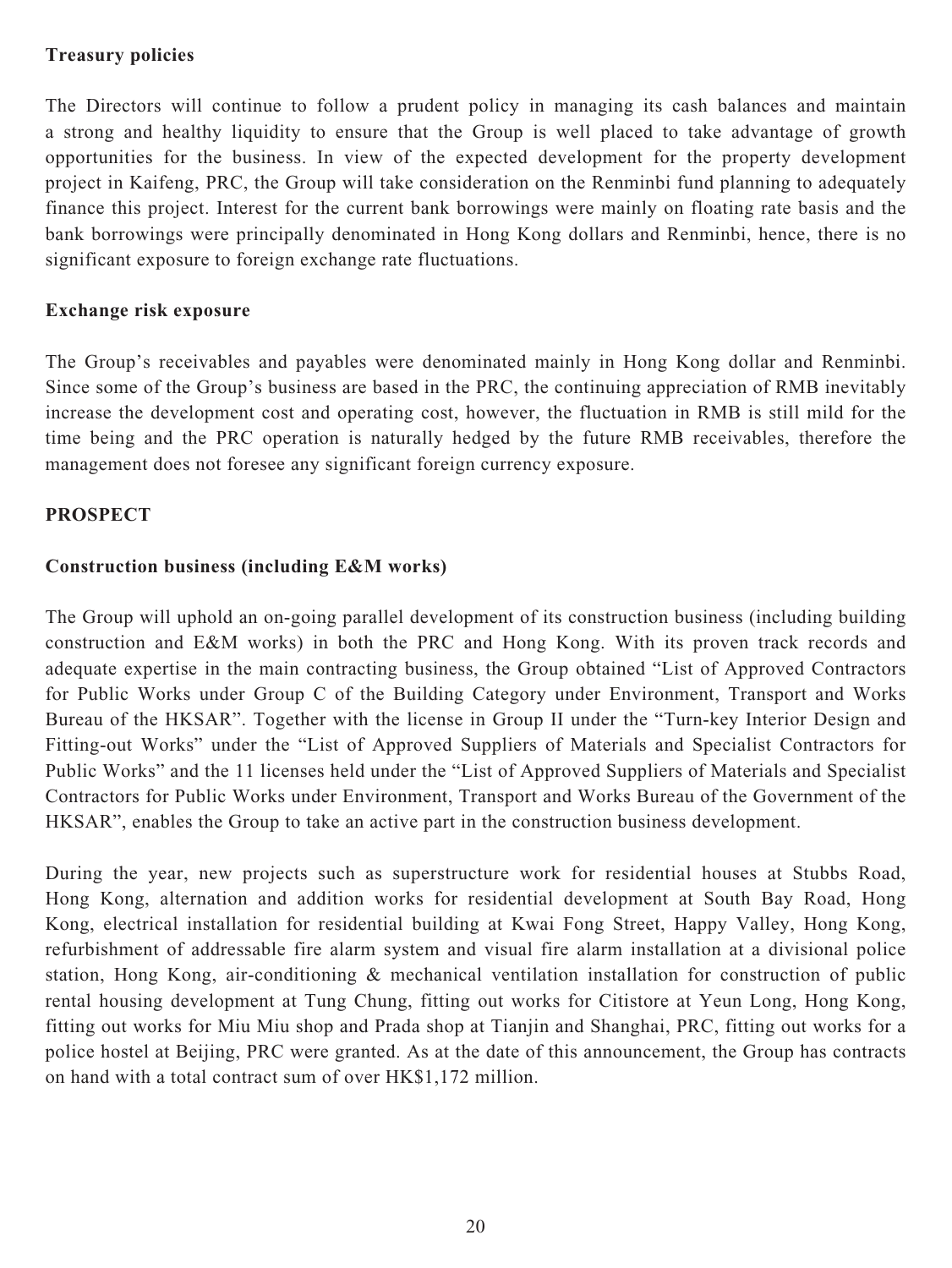# **Property development and investment**

On 9 June 2005, the Group has been granted the land use rights of a development site in Long Ting district of the city of Kaifeng. The Directors intend to develop a residential and commercial complex on the site with an estimated gross floor area of approximately 221,000 sq. metres. Up to now, gross floor area of 190,000 sq. metres had completed construction and the total sales contract sum achieved amounted to approximately RMB700 million. The remaining of the land is under construction, processing smoothly, and it is expected the construction will be completed by 2015.

On 16 February 2012, the Group has successfully won a bid for the acquisition of land use right of a residential and commercial site in the city of Kaifeng. The Directors intend to develop a residential and commercial complex on the site with an estimated gross floor area of approximately 104,000 sq. metres.

Although customer demand is affected by austerity measures posed by the Central Government and macro-economic uncertainties, property prices are not expected to decrease substantively. In anticipation of appreciation of Renminbi as well as enormous domestic demand, the Board remains optimistic to the property market in Mainland China and the Group will continue to place emphasis on strengthening the property development and investment business, and may acquire additional land bank to richen its land reserve, specifically in the second and third tier cities in PRC which the market trend and growth potential is consistently increasing, however, the Group has no specific investment plan in relation to any particular project currently.

# **Trading of medical equipment and home security and automation products**

With rising affluence especially in Hong Kong and the major cities in PRC, the consumers' increasing health awareness, especially among higher-income urban consumers, continued to create higher demand for medical equipments, and our effort in trading of medical equipment should continue to pay off in terms of sales growth and market penetration in PRC. In the coming year, we will expand our distribution channels and introducing a broader range of products to spur sales growth.

Also, with the increasing safety awareness in Hong Kong and the major cities in PRC, we expect there will be high demand for wired and wireless security devices and systems, which are applicable to residential estates, commercial offices, shops, hotels, hospitals, museums and prisons.

Going forward, the uncertainty in the world economy and the slow down in economic growth in the mainland will continue to pose challenges to the business. The tightening policies such as restrictions on home purchase as a part of its efforts to control inflation and maintain a stable and healthy economic growth, also caused certain negative impact on the mainland property market. However, it is expected the economy of the PRC will sustain a healthy growth, also, Hong Kong remains well positioned to benefit from the PRC's continuing growth and development, as such, the Group remains optimistic in the long run and has confidence in the growth momentum in the PRC and Hong Kong.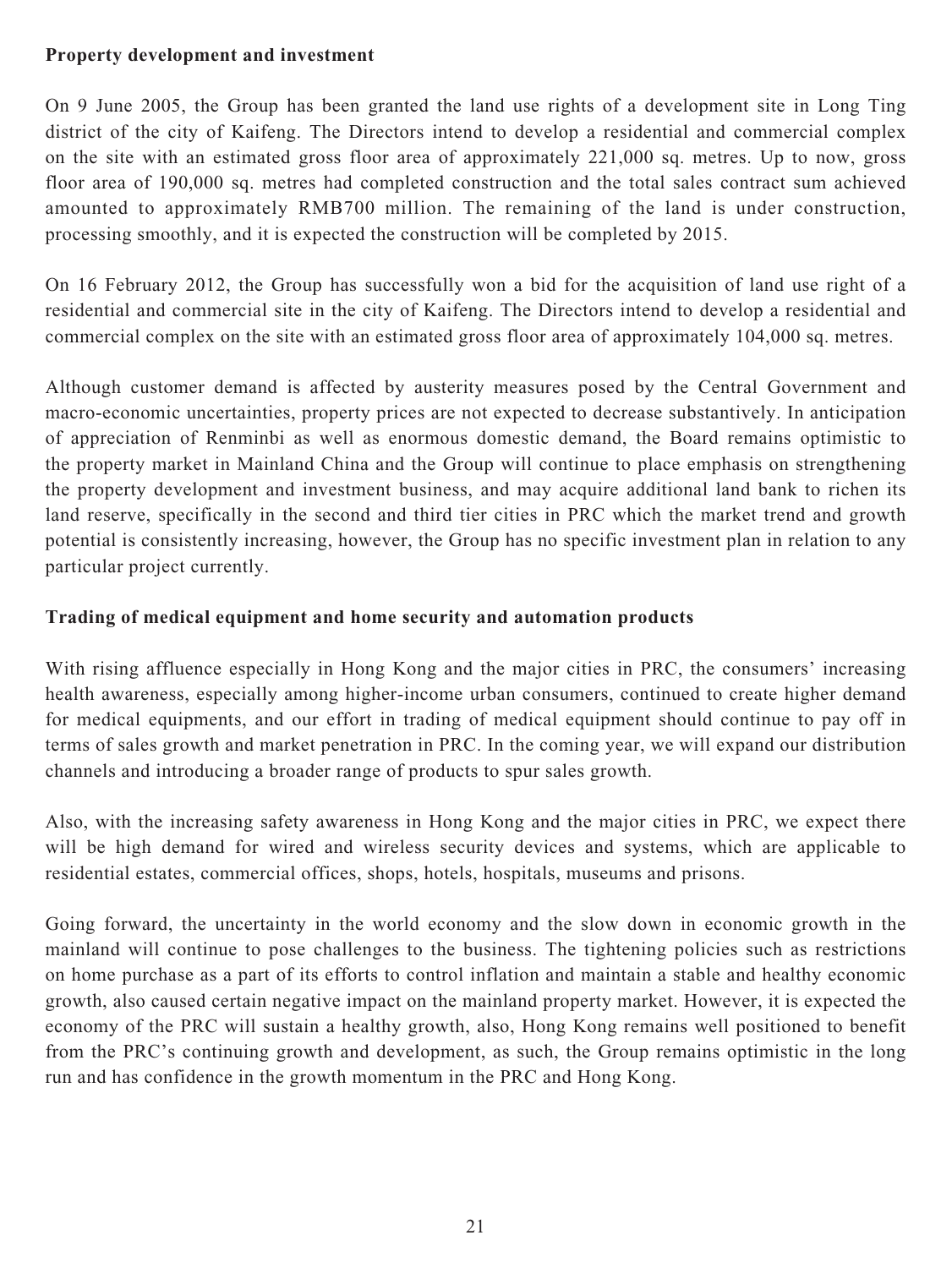The Group will continue to adopt efficacious cost management strategies and maintain tight credit control to cope with challenges and enhance competitiveness under the fluctuated operating environment. The Directors will continue to dedicate their best effort to maximize the best interests for the shareholders of the Group.

# **HUMAN RESOURCES**

As at 31 March 2014, the Group has 139 employees, 10 of whom were based in the PRC. The total employee benefits expenses including directors' emoluments for the year under review amounted to HK\$49 million as compared to HK\$41 million in the last year, the increase is mainly due to the increment under the yearly review and provide more discretionary bonus in current year.

The remuneration policy and package of the Group's employees are reviewed and approved by the directors. Apart from pension funds, in order to attract and retain a high caliber of capable and motivated workforce, the Company offers discretionary bonus and share option to staff based on the individual performance and the achievements of the Company's targets.

# **CONTINUING CONNECTED TRANSACTIONS**

On 23 March 2011, the Group has entered into two tenancy agreements with上海美格菲健身中心有限公 司and Fitness Concept Limited, companies wholly-owned by Mr. Tjia Boen Sien, the Managing Director and Deputy Chairman and a substantial shareholder of the Company, for the leasing of two properties of the Group at Sichuan, PRC and Hong Kong. The two tenancy agreements are contracted for three years commencing 1 April 2011, and the monthly rent payable are RMB150,000 and HK\$25,500, respectively. As discussed above, the Group had disposed of its entire shareholding interest in the Disposal Group which hold the above mentioned properties at Sichuan, PRC. Due to the disposal, the Group had early terminated the leasing arrangement with上海美格菲健身中心有限公司commencing November 2012, and the rental income earned during the year ended 31 March 2014 from the remaining tenancy agreement was HK\$306,000 only.

Upon the expiry of the above mentioned tenancy agreement for the leasing of a property in Hong Kong on 31 March 2014, on 30 May 2014, the Group has entered into a new tenancy agreement with Fitness Concept Limited to renew the tenancy agreement for another three years commencing 1 April 2014, and the monthly rent payable is HK\$25,500.

Given that Mr. Tjia is the Managing Director and Deputy Chairman of the Company and has an approximately 48.44% and 50.44% equity interest in the Company at the time entering into the tenancy agreements in 2011 and 2014, Mr. Tjia is a connected person of the Company within the meaning of the Listing Rules. The transactions therefore constitute connected transactions of the Company. As each of the applicable percentage ratios of the remaining tenancy agreement was less than 5% and the total considerations involved were less than HK\$1,000,000, pursuant to Rule 14A.33 of the Listing Rules, the transaction was exempted from the reporting, annual review, announcement and independent shareholders' approval requirements of the Listing Rules.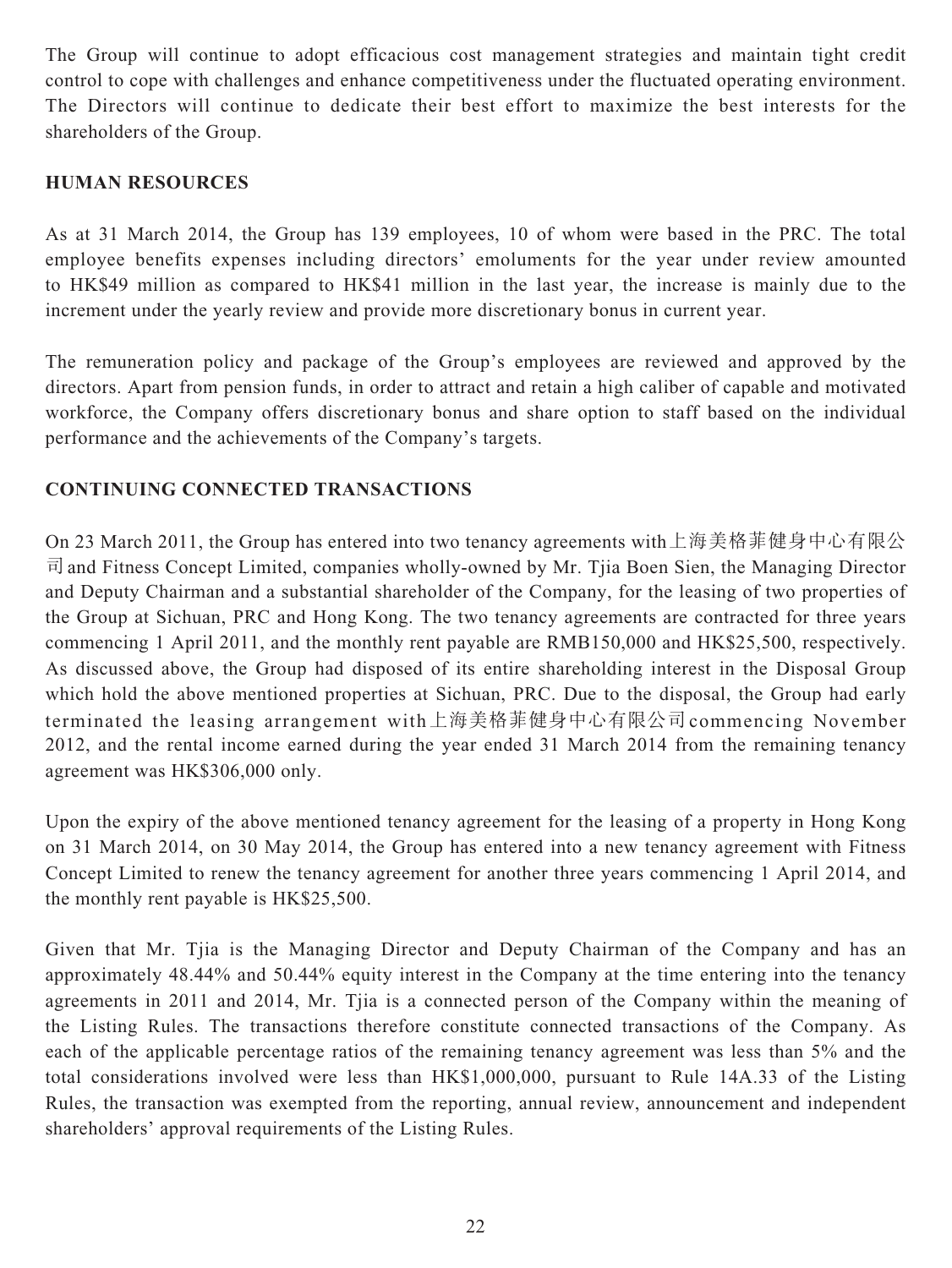# **PURCHASE, REDEMPTION OR SALE OF LISTED SECURITIES**

During the year ended 31 March 2014, the Company purchased certain of its shares on the Stock Exchange and these shares were subsequently cancelled by the Company. The Company considered that it is the best way of enhancing shareholder value and that it is in the best interest of the shareholders to return a substantial part of the surplus funds to them. The summary details of those transactions are as follows:

|                  | Number of                 |                | Price per share |            |
|------------------|---------------------------|----------------|-----------------|------------|
|                  | <b>Shares repurchased</b> | <b>Highest</b> | Lowest          | price paid |
|                  |                           | HK\$           | HK\$            | HK\$'000   |
| April 2013       | 2,875,000                 | 0.650          | 0.610           | 1,864      |
| June 2013        | 980,000                   | 0.630          | 0.610           | 609        |
| <b>July 2013</b> | 1,440,000                 | 0.640          | 0.610           | 906        |
| August 2013      | 315,000                   | 0.630          | 0.620           | 198        |
| September 2013   | 1,080,000                 | 0.640          | 0.620           | 685        |
| November 2013    | 200,000                   | 0.600          | 0.600           | 120        |
| December 2013    | 665,000                   | 0.600          | 0.590           | 399        |
|                  | 7,555,000                 |                |                 | 4,781      |

The repurchased shares were cancelled and an amount equivalent to the nominal value of these shares of HK\$756,000 was transferred from retained profits to the capital redemption reserve. The premium of HK\$4,025,000 paid on the repurchases shares and share repurchase expenses of HK\$45,000 were charged against the share premium account.

The purchase of the Company's shares during the year ended 31 March 2014 was effected by the Directors, pursuant to the mandate from shareholders received at the last annual general meeting, with a view to benefiting shareholders as a whole by enhancing the net asset value per share and earnings per share of the Group.

Except as disclosed above, neither the Company, nor any of its subsidiaries purchased, redeemed or sold any of the Company's listed securities during the year ended 31 March 2014.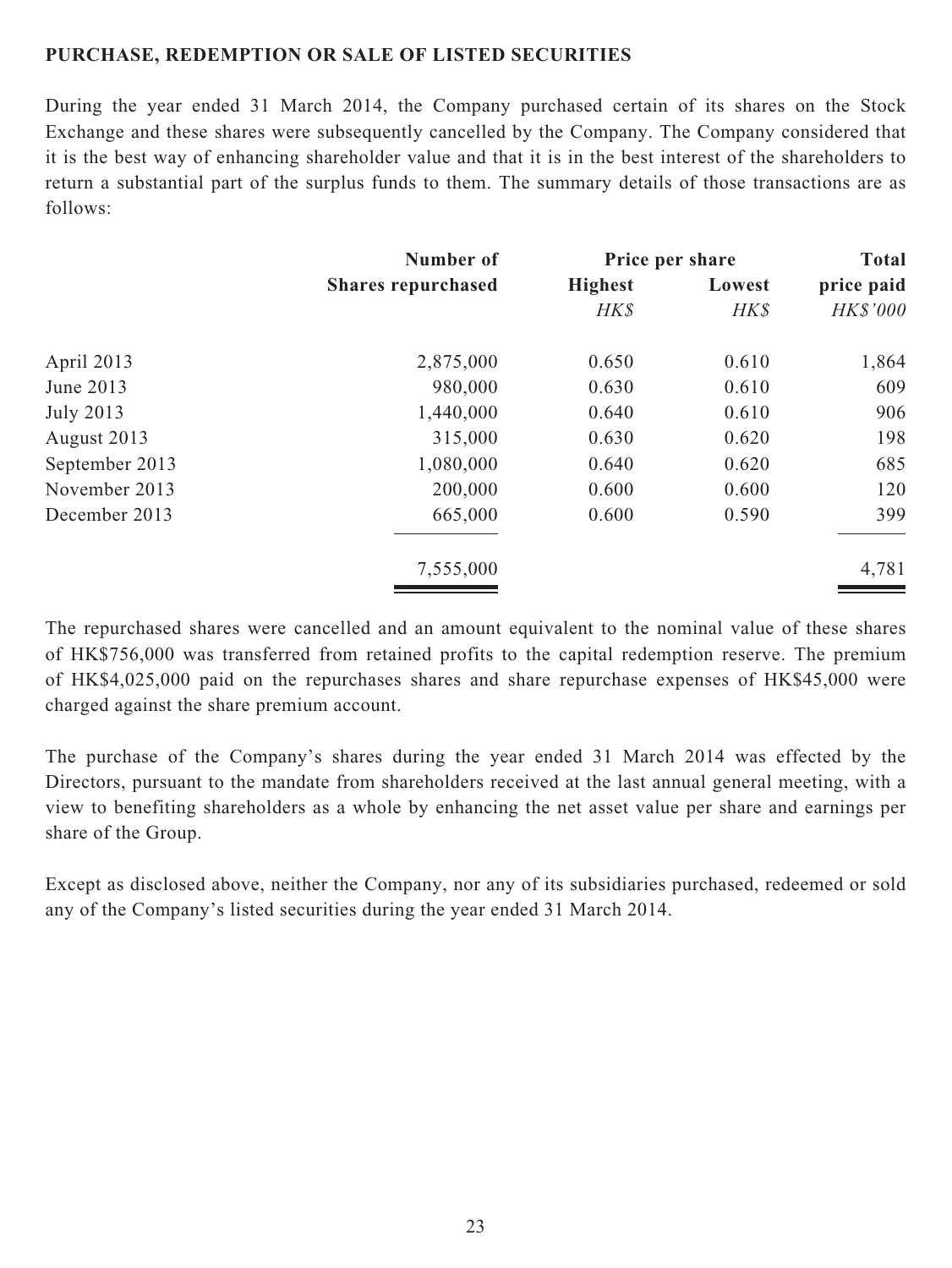### **CORPORATE GOVERNANCE**

In the opinion of the Board, the Company has complied with most of the code provisions ("Code Provisions") as set out in the Code on Corporate Governance Practices ("CG Code") contained in Appendix 14 of the Rules Governing the Listing of Securities on the Stock Exchange ("Listing Rules") save for the deviation from the Code Provision A.4.1 and A.6.7, details of which are explained below. The Company regularly reviews its corporate governance practices to ensure that these continue to meet the requirements of the CG Code.

### **Summary of deviation of the CG Code:**

Code Provision A.4.1

Code Provision A.4.1 stipulates that non-executive directors should be appointed for a specific term, subject to re-election.

The independent non-executive directors are not appointed for a specific term. However, all nonexecutive directors are subject to the retirement and rotation once every three years in accordance with the Company's Bye-Laws. As such, the Board considers that sufficient measures have been taken to ensure that the Company's corporate governance practices are comparable with those in the Code.

Code Provision A.6.7

Code Provision A.6.7 stipulates that independent non-executive directors and other non-executive director should attend general meetings and develop a balance understanding of the views of shareholders. All non-executive directors were unable to attend the annual general meeting of the Company held in 2013 due to their engagement in their own official business.

# **MODEL CODE FOR SECURITIES TRANSACTIONS**

The Company has adopted the Model Code for Securities Transactions by Directors of Listed Issuers (the "Model Code") as set out in Appendix 10 to the Listing Rules.

Specific enquiry has been made of all the directors and the directors have confirmed that they have complied with the Model Code throughout the year ended 31 March 2014.

The Company has adopted the same Model Code for securities transactions by employees who are likely to be in possession of unpublished price-sensitive information of the Company.

No incident of non-compliance of the Model Code by the relevant employees was noted by the Company.